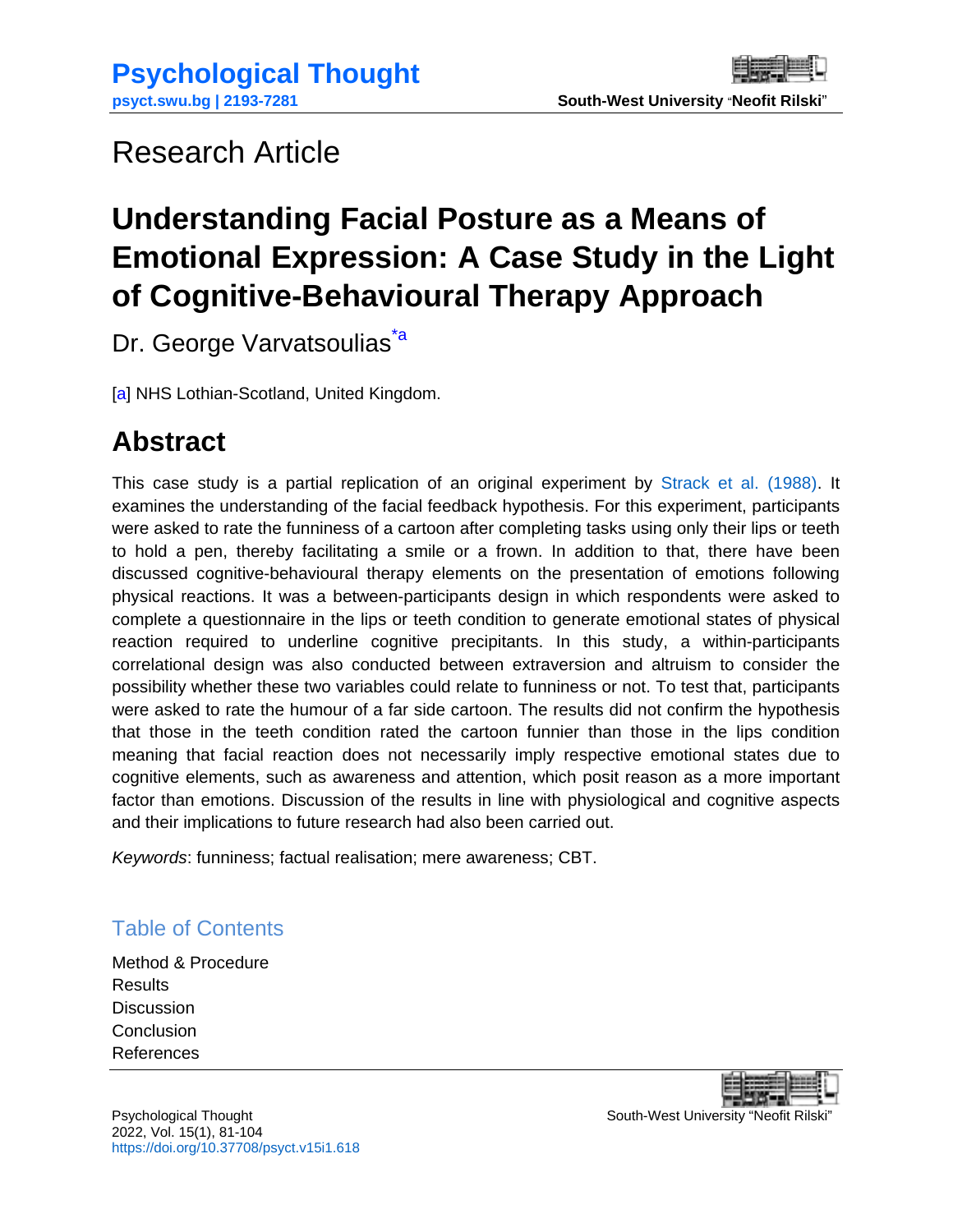Psychological Thought, 2022, Vol. 15(1), 81-104[, https://doi.org/10.37708/psyct.v15i1.618](https://doi.org/10.37708/psyct.v15i1.618) Received: 2021-04-23. Accepted: 2021-10-18. Published (VoR): 2022-04-30. Handling Editor: Irina Roncaglia, Chartered Practitioner Sport & Exercise Psychologist, The National Autistic Society (NAS), United Kingdom. \*Corresponding author at: NHS Lothian-Scotland, United Kingdom. E-mail: [george.varvatsoulias@nhslothian.scot.nhs.uk](mailto:george.varvatsoulias@nhslothian.scot.nhs.uk)



This is an open access article distributed under the terms of the Creative Common Attribution License [\(https://creativecommons.org/licenses/by/4.0\)](https://creativecommons.org/licenses/by/4.0), which permits unrestricted use, distribution, and reproduction in any medium, provided the original work is properly cited.

Emotion theory has been widely discussed in psychology, almost since the end of the  $19<sup>th</sup>$ century. William James (1842-1910) and Carl Lange (1834-1900) were the first to write about emotions, interpreting them as inward representations of feelings against the exterior world. For instance, the *fear* a person experiences due to danger can lead to physical responses of shortness of breath, sweating, trembling, etc. Such physical responses, when examined, do not necessarily refer to fear itself, but to an interior reaction that makes humans demonstrate fear through physiological responses (comp. [Kish-Gephart et al., 2009\)](#page-17-0). For [James](#page-16-0) (1884) and [Lange](#page-17-1) (1887), the understanding of the sensory feedback is related to the expression of emotions. On the other hand, scientists such as [Schachter](#page-18-1) (1964) thought of emotions as perceptions demonstrated not only through physiological responses, but also through cognitive properties. According to [Schachter's](#page-18-1) interpretation, humans cannot feel or express their emotions, or their emotional states, if those have not been anticipated via physiological and/or perceptive causes. On a third account, emotions are understood as adaptive procedures to an environment for humans to survive (comp. [Al-Shawaf & Lewis, 2017\)](#page-15-1). Evolutionary theories have examined that understanding, not least [Plutchik's](#page-18-2) structural and evolutionary psychological theory of emotion (1984); [Shaver's](#page-18-3) prototype theory (1992); and [Frijda's](#page-16-1) action tendencies (1988). The first examines emotions as a vital expression of the man's need to survive and prosper in life; the second, considers emotions as a behavioural repertory; whilst the third is referring to emotions as dispositions that apply to humans' alertness against the environment.

The facial feedback theory goes back to [Darwin \(1872, cited in Strack et al., 1988](#page-18-0)). It refers to an understanding of responses which come through the posture of face, when experiencing feelings such as joy, fear, happiness. For [Darwin](#page-18-0) (ibid), facial feedback represents feelings and responses of a person in regard with further understanding of one's behaviour and reaction

|--|--|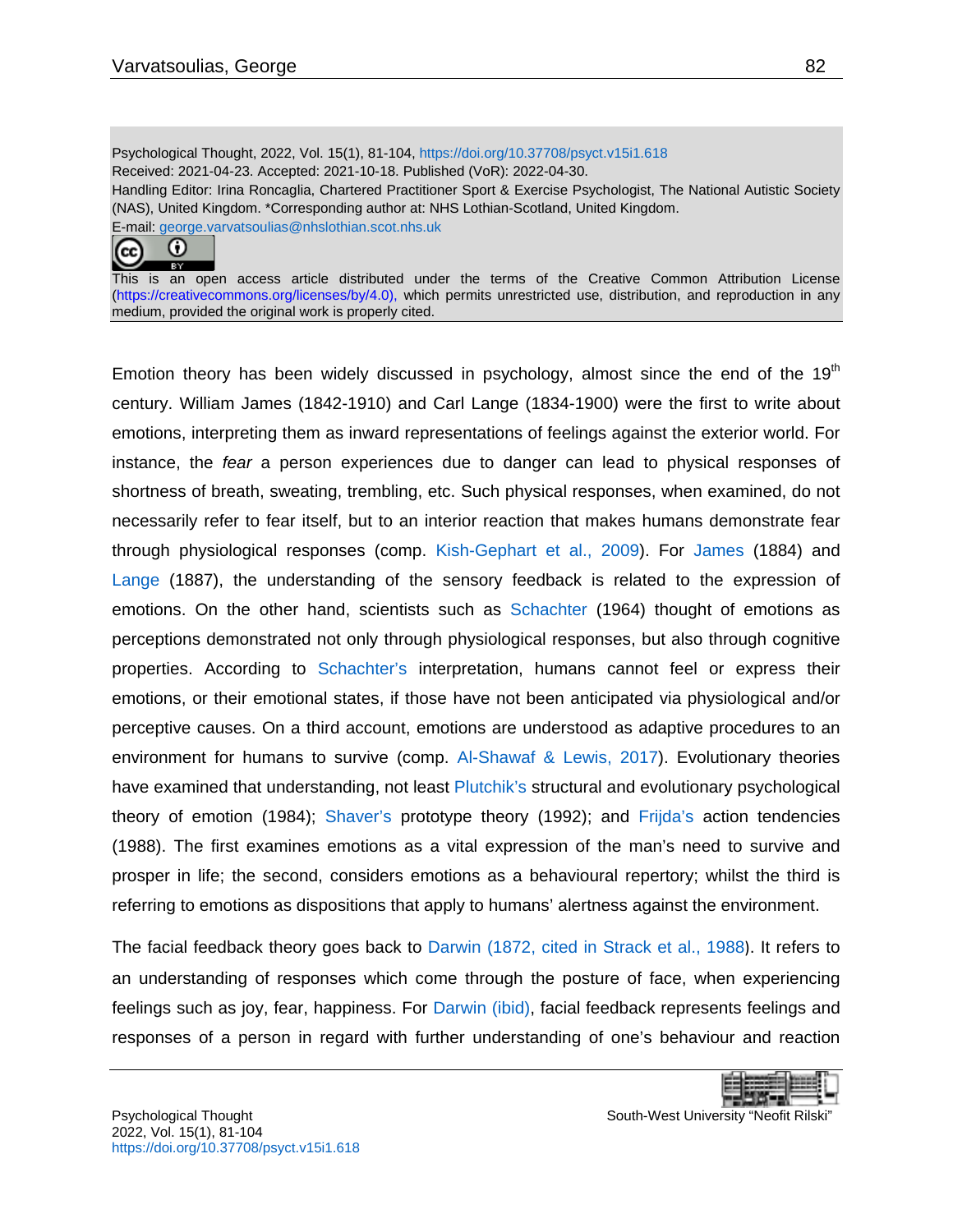within a given environment. An emotion estimated under intensified factors can be enhanced on the face of a person, whereas an emotion being repressed will be softened.

[Laird \(1974\)](#page-17-2) suggested that every emotional experience refers to hedonic expressions, which are needed, for the emotions to be experienced and demonstrated. He also thought of the hedonic value of every emotion as something that is advanced through available affective stimuli and material. Finally, he spoke about specific values of hedonic demonstrations that reveal emotions which can be seen on the external characteristics of the body, such as the skin, the temperature, the skin conductive responses and in the blood volume.

[Tourangeau and](#page-19-0) Ellsworth (1979) referred to physiological responses and changes that may be found in a person's organism. The physiological responses may or may not be responsible for the emotions. [Tourangeau and](#page-19-0) Ellsworth considered this understanding by stating that facial activities do not necessarily reflect emotions, for example, a face with make-up or the winking of an eye. They talked about autonomic reactions which produce consequences not always related to an emotional feedback, or a genuine facial response.

[Strack et al. \(1988\)](#page-18-0) conducted an experiment on facial feedback hypothesis to understand how emotions are experienced and under which circumstances they operate in the sensory status of humans. They conducted such an experiment so to show how through a facial stimulation procedure, emotions are externalised and reveal a person's inner state. [Strack et al., \(1988\)](#page-18-0) to consider aspects related to the facial feedback hypothesis also examined the cognitive factor. The cognitive factor should be examined as a mediator towards the facial feedback understanding. The cognitive factor is a consideration which refers to motivational influences taking place within the feedback stimulus understanding. The cognitive mediator is closely linked to the facial feedback hypothesis for it affects humans through the physiological reaction of the organism. In that respect, the last part of the experiment was the response to the amusement rating of a cartoon. The last part of the experiment examines emotions or emotional states which can be stimulated by facial expressions [\(Laird, 1974\)](#page-17-2). Emotional stimuli can be elicited by facial muscular activity. Emotional facial expressions improve the recall of hedonically consistent material [\(Laird et al., 1982\)](#page-17-3). Facial feedback refers to emotional experience and evaluates emotional stimuli [\(Kraut, 1982\)](#page-17-4).

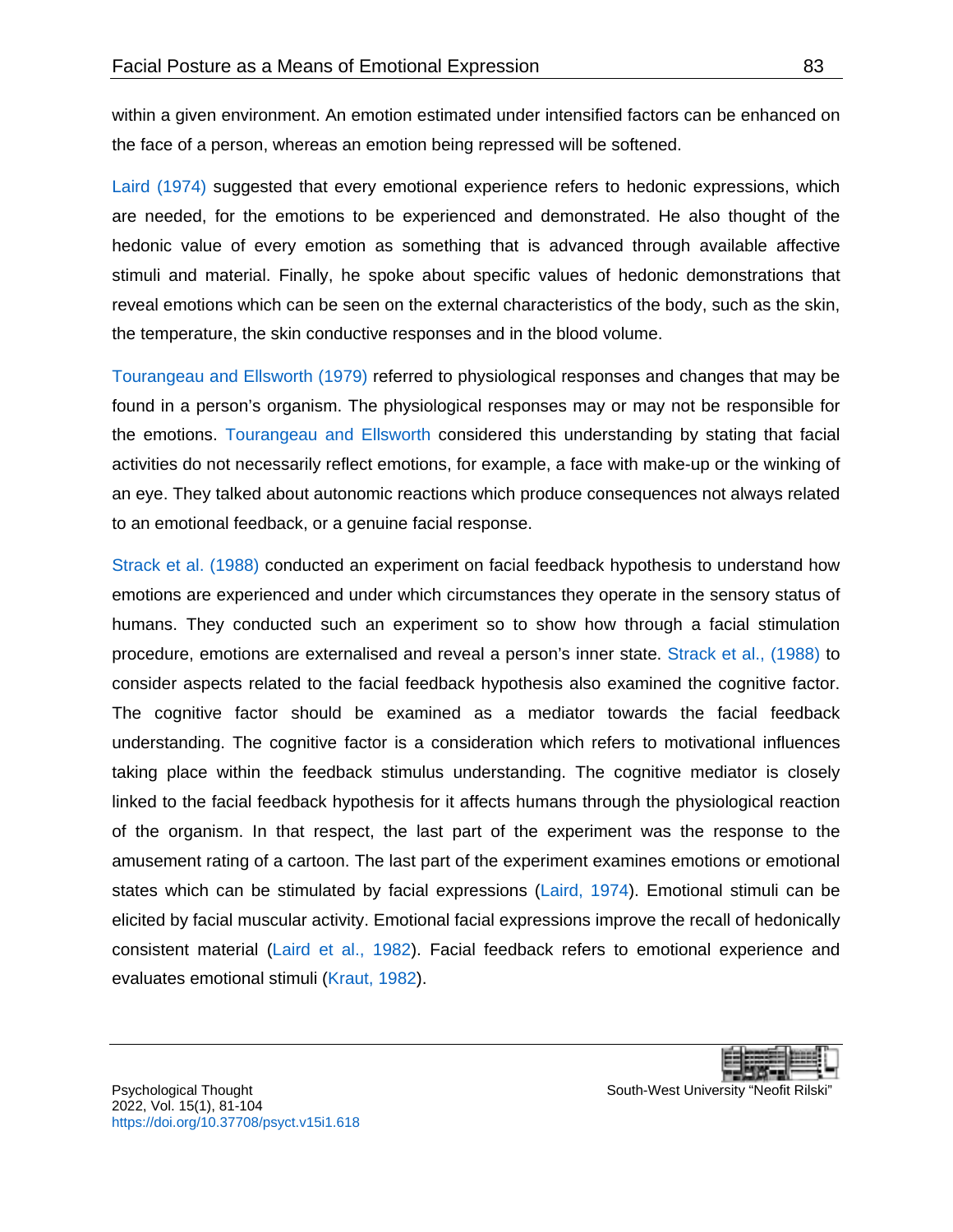Emotions are clearly understood through looking at gestures or postures of the human body. For instance, people can understand repression by observing the softening of feelings of a person [\(Darwin, 1872: cited in Strack et al., 1988\).](#page-18-0) Emotions are depictions of psychological factors taking place in humans' mind. Emotions refer to genetic or environmental reasons and occur in a person's life by being applied through experiences that can cause them. Today, it is considered that emotions are closely connected with postures and gestures of the human body. In this context, emotions are understood as 'somatosenses' [\(Buskist et al., 2004\)](#page-15-2), which depict the overall discernment of humans' inner and outer representations in the body. Such representations could be facial postures that provide understandings (cognitive consequences) about how a person's life could be influenced by events or other triggers. There could be for a multitude of reasons why facial occurrences relate to experiences one acquires in life, such as a car crash (trigger) and one holding one's face (behaviour) if a car hoots in an instance that a person is reminded (cognitive consequence) of the trigger once experienced. If one is unable to grasp and explore triggers, it may mean that experiences related to them could appear disconnected and not in line with their meanings when grasped by the human mind.

In terms of cognitive-behavioural therapy (CBT), emotions play an important role in identifying hidden cognitions [\(Fenn & Byrne, 2013\)](#page-16-2). Cognitions to do that is via facial expressions and/or postures. In CBT terms, negative automated thinking is a kind of vicious circle between faulty appraisals and emotions leading to avoidant behaviours and the consequences of them [\(Williams & Garland, 2002\).](#page-19-1) Not all incidents and/or events are regarded as triggers in CBT. The way these are understood and/or represented is via negative thoughts -generally, we name them as *cognitive distortions* or *biases* (otherwise called, *maladaptive appraisals*)<sup>[1](#page-3-0)</sup>- which introduce the demonstration of negative automated thoughts [\(Simmons & Griffiths, 2011\)](#page-18-4). This paper, will also discuss the effect of emotional expression to cognition and vice versa. Cognitions can be demonstrated without emotional expressions in some human conditions. And emotive responses can again be indeed expressed without cognitions, in terms, for instance, of explanation or understanding. Though, the initial study by [Strack et al. \(1988\)](#page-18-0) was about emotional responses expressed via facial postures, in this paper we will also discuss the understanding of the former, according to cognitive antecedents preceding it [\(Johnson, 2005\)](#page-17-5).

<span id="page-3-0"></span><sup>1</sup> By *cognitive distortions* or *biases*, it is meant catastrophising, all-or-nothing thinking, over-generalisation, mental filter, disqualifying the positive, jumping to conclusions, magnification, or minimisation, etc. (Comp[. Scott, 2013\)](#page-18-5).

l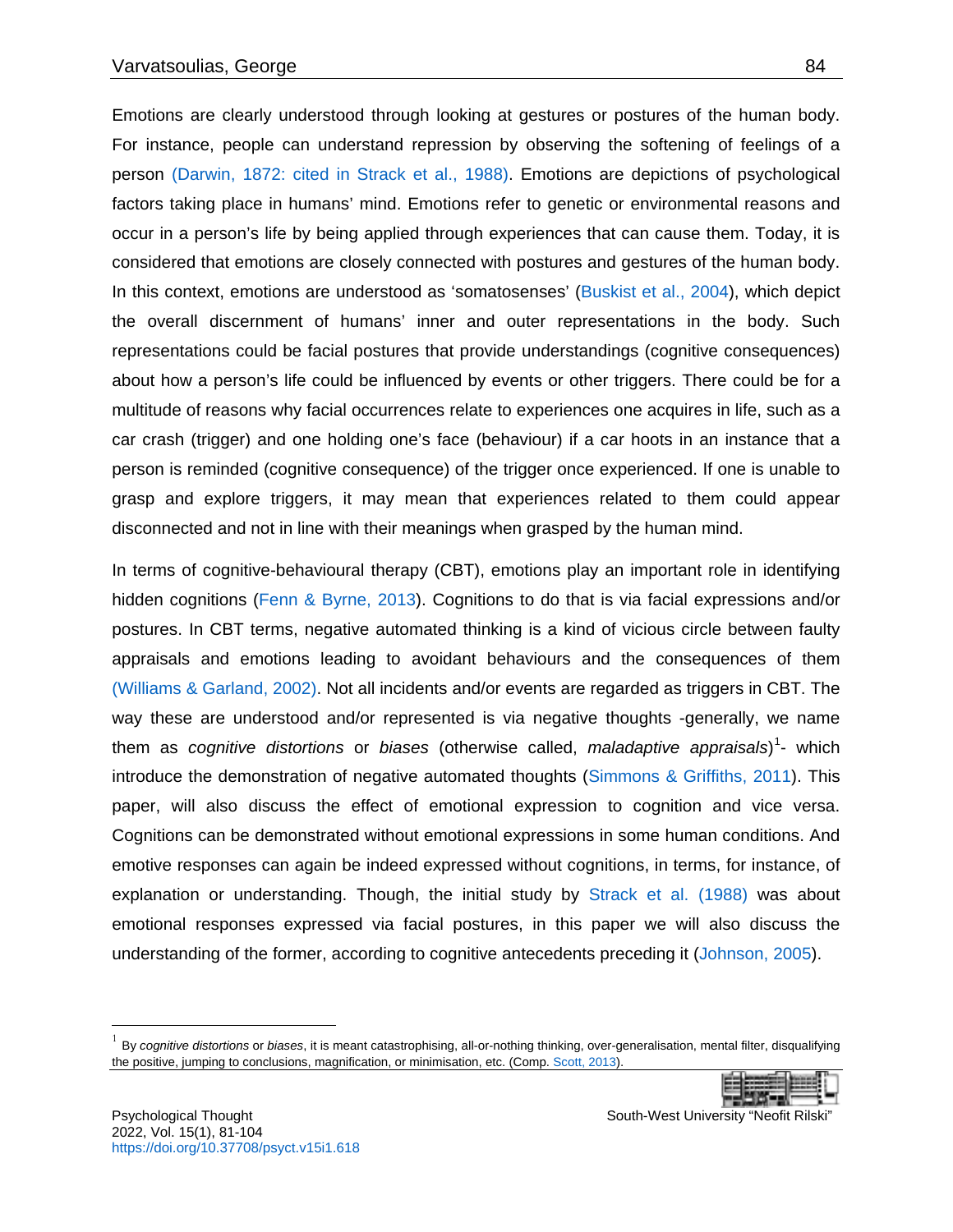The rationale of this study is about the understanding of facial expressions in relation to the affective experience they produce. The hypothesis of this study will question whether facial grimaces could represent and measure emotional state in humans. At the same time, a question will be which cognitive factors come to the play between emotions and cognitions. Emotions are regarded in psychology as clear indications that associate cognitive factors to what humans feel as innermost expressions. The latter -the innermost expressions- appear also through physical sensations in the names of *jealousy*, *disgust*, *fear*, *anger*, *surprise*, *happiness* and *sadness*. Such emotions can appear in the physical state of humans via facial expressions, body language and tone of voice as well (comp. [Robinson et al., 2013;](#page-18-6) [Ekman, 2016\)](#page-16-3).

The current study will explore the theoretical rationale outlined above so to examine the understanding of emotions following a partial replication of the [Strack et al.'s \(1988\)](#page-18-0) experiment. A relevant therefore experiment will be conducted which will attempt to provide support for the theory of *facial feedback hypothesis*. The only difference to the [Strack et al.'s \(1988\)](#page-18-0) experiment will be that in our study will also be included considerations for discussion of *cognitive factors* associated to *emotional states* resulting from facial postures and expressions. The hypothesis of the facial feedback hypothesis will either be maintained or refuted through a procedure which will tackle the observation mentioned above. What is going to be measured through our study will be how facial expressions/postures can provide feedback by asking participants to rate the funniness of a cartoon. *The present research will be a case study which will therefore explore cognition as an antecedent and emotional response as consequence*.

# **Method & Procedure**

<span id="page-4-0"></span>Data were collected from 55 participants, of whom 50 were females and 5 males -invitation and rationale of the study went out via email to 100 participants; however, only just over 50% of them accepted it and took part in the study. It was a convenience sample mainly from personal contacts and colleagues to the experimenter. Diverse experiences of participants referred to different ethnic, demographic, and cultural backgrounds, being also inclusive to the selection criteria of the experimenter's personal contacts and colleagues. The reason for the above was to capture their differing starting points so as to ensure quality data. Age range was between 18 to 49 years old. Mean age of participants was 26.4 and age range 33.5.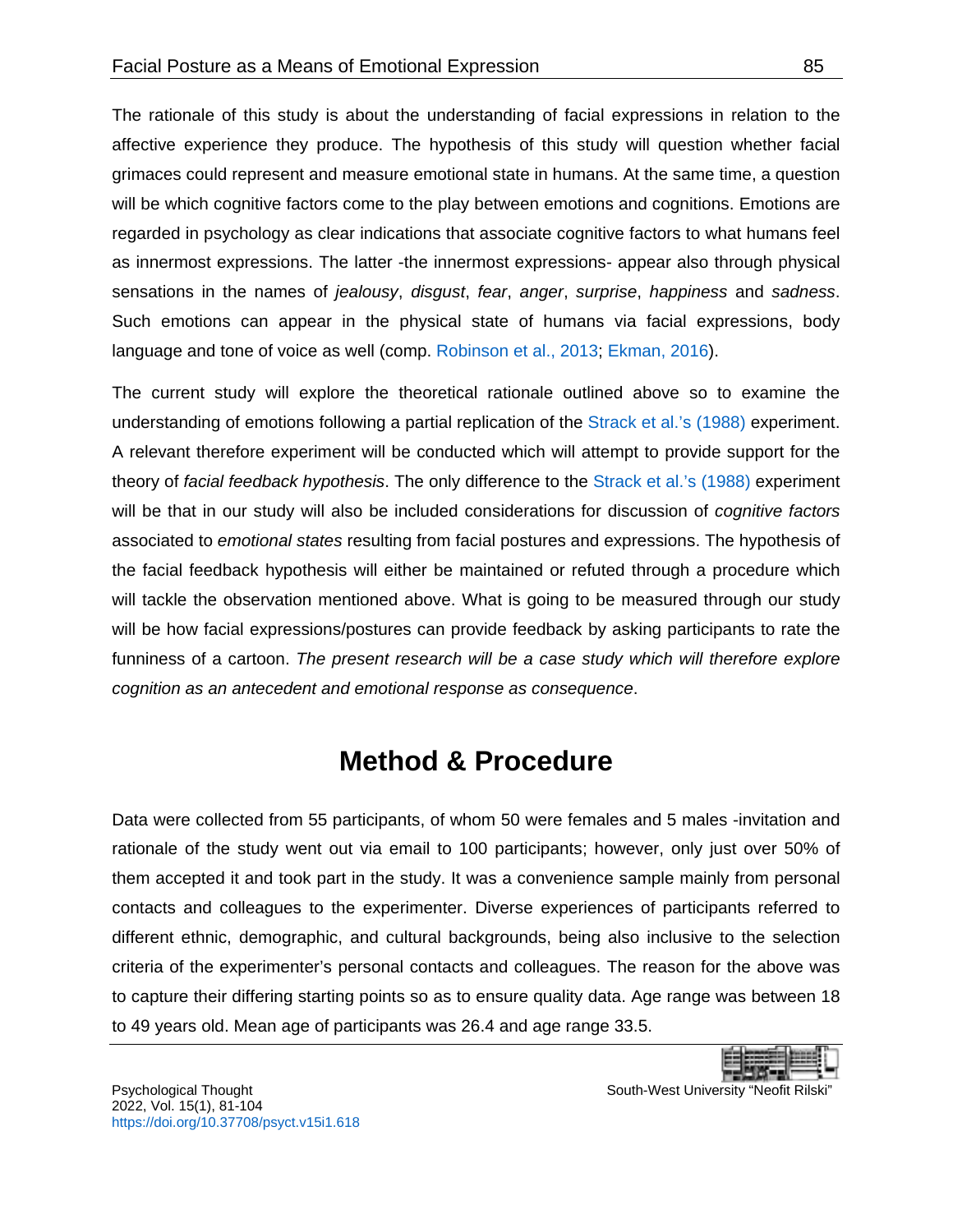A between-participants design was selected which was run under two conditions and not under three as the original experiment by [Strack et al. \(1988\).](#page-18-0) Independent variable (IV) was the *lips* or *teeth* condition; dependent variable (DV) was the *subjective humour ratings to the cartoon*. Hypothesis was one-tailed predicting that significant difference will be found in one direction. Equipment used was a pen and a questionnaire with four tasks (Appendix A). The questionnaire was designed specifically for this study so to replicate the one employed in the Strack et al.'s study [\(1988\)](#page-18-0) as well as a *Far Side Cartoon* (Appendix B) that was downloaded from google images. Due to Government's restrictions regarding Covid-19, social distancing was observed meaning that participants took part in this study via zoom conferencing. Finally, UK-GDPR regulation was also adhered to.

Almost half of participants (27) held the pen between their lips whereas the other half (28) between their teeth. They were sitting in front of a table whereupon the questionnaire was too. The independent variable was the *facial posture*, which referred to the way participants were going to hold the pen -either with their *lips* or *teeth*-, so emotions to be elicited and feedback to be understood from the occurrence of facial expression.

The experiment used the two different conditions to facilitate the facial expression of a *frown* or a *smile* -postures that would respond and assimilate the position of the face. Order of the study was as follows:

1. Participants drew a line between two capital letters  $(A\rightarrow B)$ .

2. Then, participants circled and underlined responses applying to their understanding of *extraversion* and *altruism* -correlational study was employed and the design was withinparticipants. Correlational design was chosen to consider whether the level of *extraversion* could affect the level of *altruism* and vice versa; whereas also to consider whether *funniness* as a variable could relate to *extraversion* and therefore communicational understanding as far as *altruism* could be concerned.

3. Finally, participants looked at a cartoon and rated it on a scale of 0-10 as to how *funny* that could had been by facilitating a *frowning* or a *smiling* facial posture. It was stated that participants would use either *lips* or *teeth* to facilitate the conduct of the experiment (Appendix C).

The experiment was conducted under the following process:

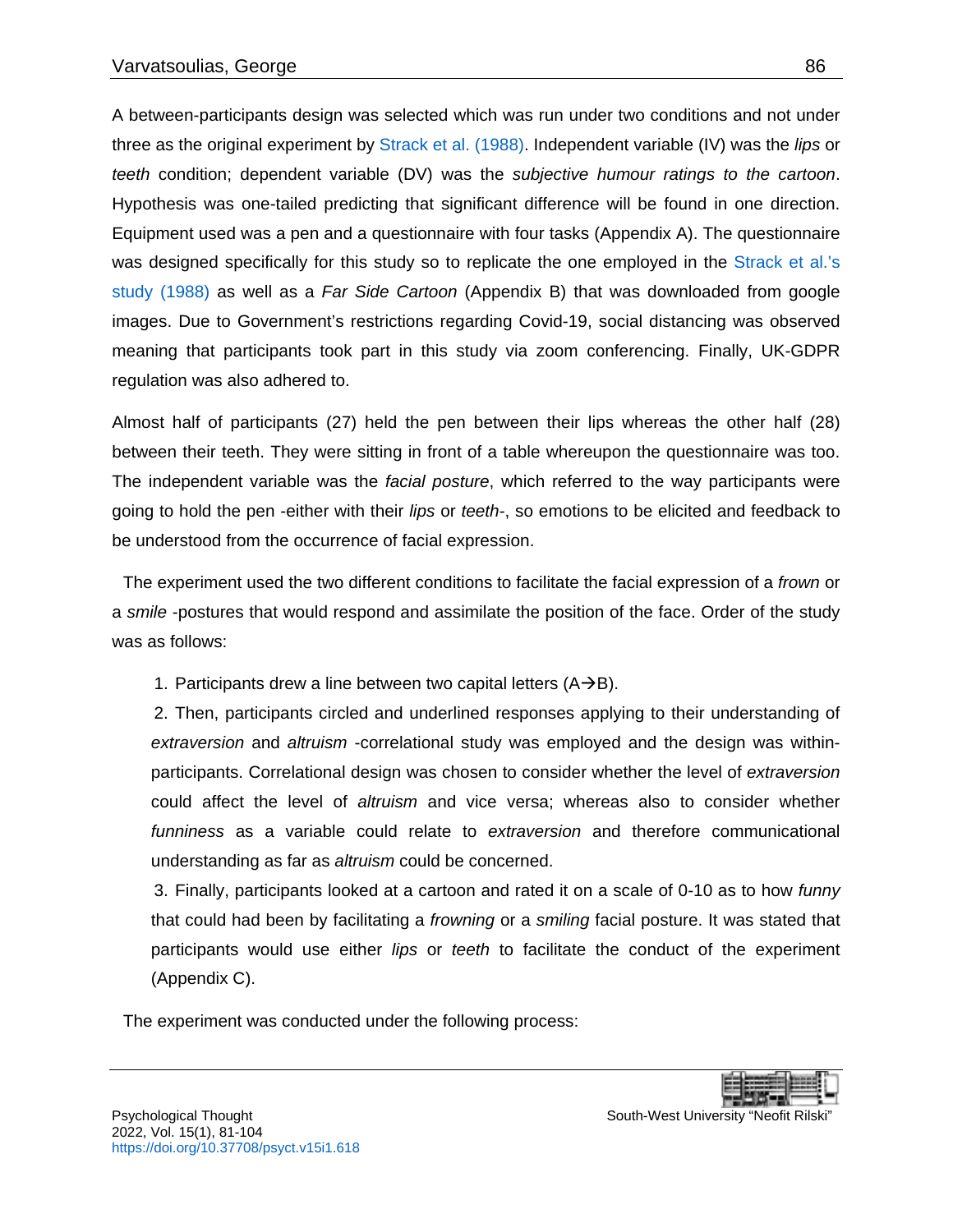1. Participants sat before their computers facing the monitor via zoom conferencing having a table and keeping their backs on an upright position.

2. Participants were explained once more the purpose of the study, such as exploring different methods of writing using different parts of their body (Appendix D).

3. No mention of facial expressions or emotions were made -that was also part of the instruction participants were given.

4. Participants were asked to hold a pen with their *lips* or *teeth*. They were going to fill in the questionnaire which was distributed at the same time to them.

<span id="page-6-0"></span>5. Having filled the questionnaire, they were asked to rate their amusement level from 0-10 by looking at a cartoon and thinking whether that looked funny or not (Appendix A, Task 4).

# **Results**

SPSS was the statistical program that analysed the data extracted from this study. Participants answered the questionnaire and results that ensued from *amusement ratings* appeared as follows:

- a. No significant difference was found between the *lip* or *teeth* conditions, when participants rated the amusement/no amusement of the cartoon.
- b. Mean score for the *teeth* condition was 4.8; standard deviation (SD) was 2.2. Mean score for the *lips* condition was 3.7; standard deviation (SD) was 2.6. Mean score for both *lips* and *teeth* was 4.2; standard deviation was 2.4.

|  |  | mean sourc for both lips and tocal was -, standard deviat |  |
|--|--|-----------------------------------------------------------|--|
|  |  |                                                           |  |
|  |  |                                                           |  |

| Table 1. |                               |
|----------|-------------------------------|
|          | <b>Descriptive Statistics</b> |

|                        | Mean | Std. Deviation |    |
|------------------------|------|----------------|----|
| Teeth condition        | 4.8  | റ റ            |    |
| Lips condition         | 3.7  | 2.6            | 28 |
| <b>Both conditions</b> | 4.2  | 2.4            | 55 |

## Table 2.

*Descriptive Statistics*

|              | Mean | Sample age 18-49 | Age range | N  |
|--------------|------|------------------|-----------|----|
| <b>Males</b> | 22.8 |                  |           |    |
| Females      | 26.7 |                  |           | 50 |
| Both genders | 24.7 | 26.4             | 33.5      |    |
|              |      |                  |           |    |



Psychological Thought **South-West University "Neofit Rilski**" South-West University "Neofit Rilski" 2022, Vol. 15(1), 81-104 <https://doi.org/10.37708/psyct.v15i1.618>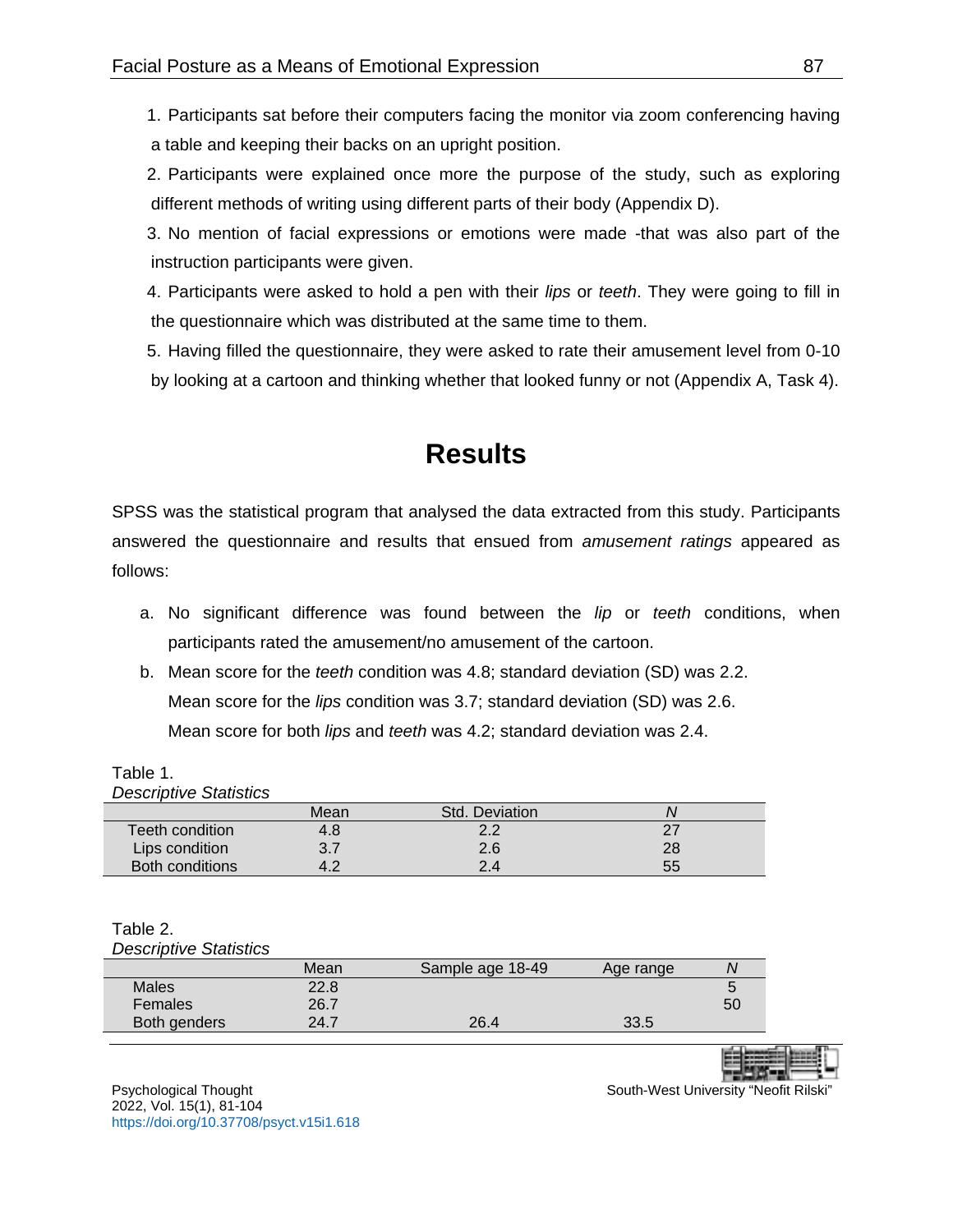Table 3a.

| <b>Inferential Statistics</b> |             |       |            |      |
|-------------------------------|-------------|-------|------------|------|
| Extraversion/Altruism         | Pearson's r | df    |            |      |
|                               | .021        | 53    | .458       | 55   |
|                               |             |       |            |      |
| Table 3b.                     |             |       |            |      |
| <b>Inferential Statistics</b> |             |       |            |      |
| Lips*Funniness Group          |             |       |            |      |
|                               | 1.8         | 4, 22 | >0.1       | .243 |
| <b>Teeth*Funniness Group</b>  | 0.1         |       | $\leq 0.1$ | .143 |
|                               |             | 4, 23 |            |      |



<span id="page-7-0"></span>Digram1. C*orrelations*

# **Discussion**

In both conditions, females' means were higher compared to males. That took place because female participants' numbers were disproportionate to males (5 males, 50 females). The mean score therefore for each gender is 22.8 and 26.7 respectively; for both it was 24.7. Though males were misrepresented in numbers, not much difference in the means between them and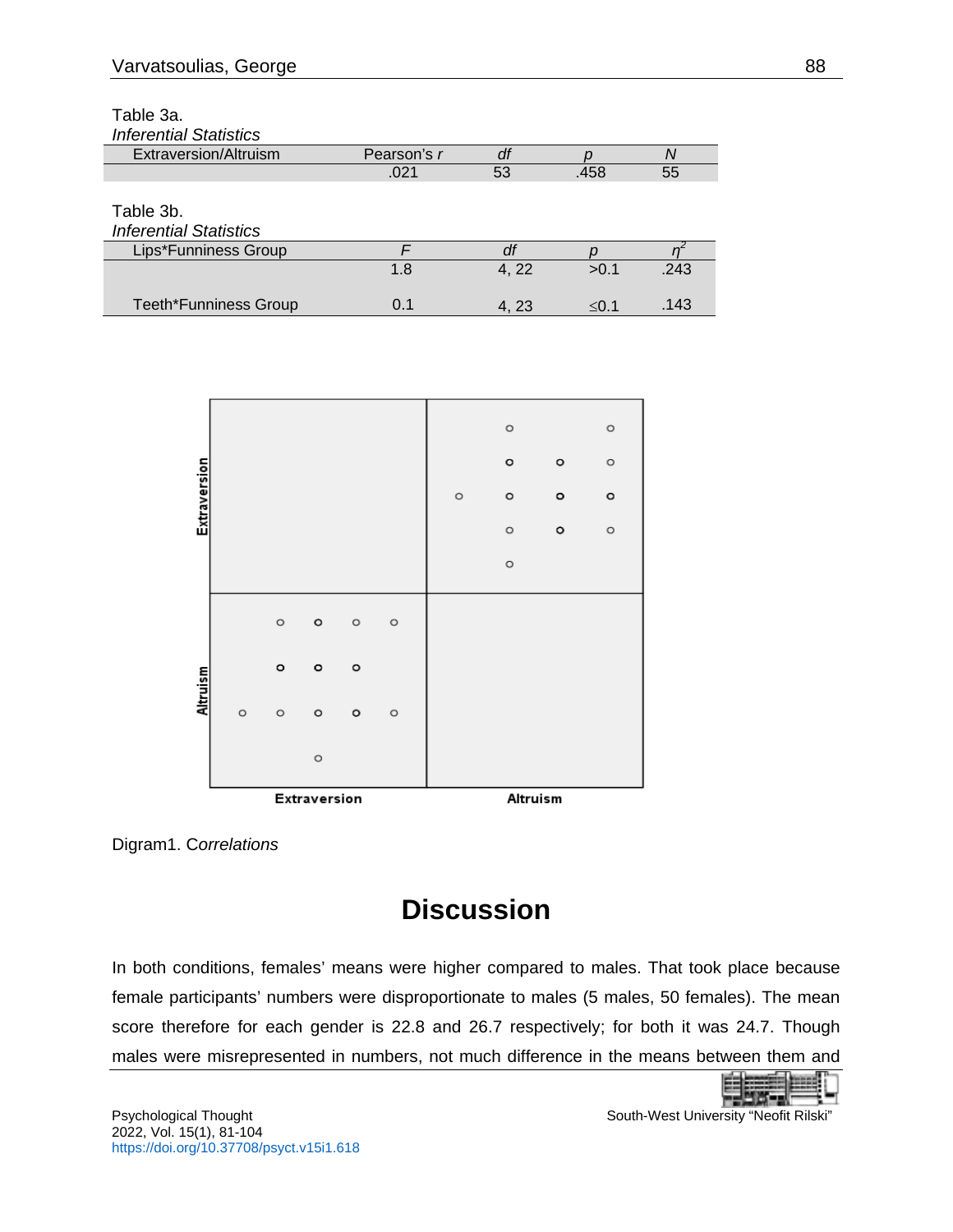the females was detected (3.9). Age range between participants was 18 to 49 meaning there were no big gaps in the overall average of sample age as that was shown by the mean score of 26.4. Age range was 33.5 meaning that participants considered amusement ratings similarly on average. In studies, there has been found that positive attention and memory increase with age, and that due to the fact that a clearer understanding of stimuli needs to be in place for better resolution of adaptive challenges (comp. [Carstensen and Lockenhoff, 2003;](#page-15-3) [Oschsner et al.,](#page-18-7)  [2004\)](#page-18-7).

In this study, amusement ratings did not confirm the facial feedback hypothesis, that was partially replicated. That is to say that positive understanding to facial posture as a means of emotional expression wasn't supported. An explanation to that could be that cognitive precipitants associated with emotional expression have played an important factor in the generation of relevant emotions. Such cognitive precipitants could be *factual realisation*[2](#page-8-0) , *mentalising* [\(Meltzoff & Decety, 2003;](#page-17-6) [Engelmann & Pogosyan, 2013\)](#page-16-4) or even *boredom*[3](#page-8-1) -as an order effect (comp. [Shaughnessy et al., 2006\)](#page-18-8)- for participants who had to hold a pen either between lips or teeth. That could mean that participants in the current partially replicated study did not experience elicitation of facial feedback resulting from emotional reaction; countersupporting therefore that emotional gesture following funniness is not an outcome when *reading* a cartoon. Emotional reactions did not occur in terms of differences between *reading* and *watching* a cartoon. *Reading* a cartoon could associate more to the fact that a deeper understanding is needed to elicit *awareness* of the stimulus provided, i.e., the presentation of a funny sketch. *Watching* a cartoon could mean that one's vision is mainly associated to the grimaces of inanimate faces 'playing' in that cartoon. As it seems, grimaces were not the case for participants that is why funniness wasn't elicited. On the contrary, what seemed to have been observed in participants' understanding was that even a *mere awareness* of the wordcontent of the cartoon was more than enough to reduce the possibility of 'seeing' funniness in it. In saying that, it could mean that *mere awareness* could suffice for emotions not to be elicited if one's experience decides that there is nothing in need of an emotion to be invoked, proving

<span id="page-8-1"></span>*been lacking when factual realisation is absent* (comp. [Dilworth, 2010\)](#page-16-5). <sup>3</sup> "…boredom is consistently related to negative affect, task-unrelated thought, over-estimation of elapsed time, reduced agency, as well as to over- and under-stimulation" [\(Raffaelli et al., 2017,](#page-18-9) p. 1).

|--|--|

l

<span id="page-8-0"></span><sup>2</sup> In the understanding of *felt reality* approached through the senses. In this study, *reality* elicited through the task was *virtual* meaning that *factual realisation* was low and therefore reducible as far as *perceptible effort* was concerned, for it was *inanimate* and not *animate*. What the latter explanation about *perceptible effort* against *animate* and *inanimate* objects outlines is that *representation* and *representational context* is minimised within its *causal framework* in terms of *content naturalisation*, i.e. *felt reality been lacking when factual realisation is absent* (comp. Dilworth, 2010).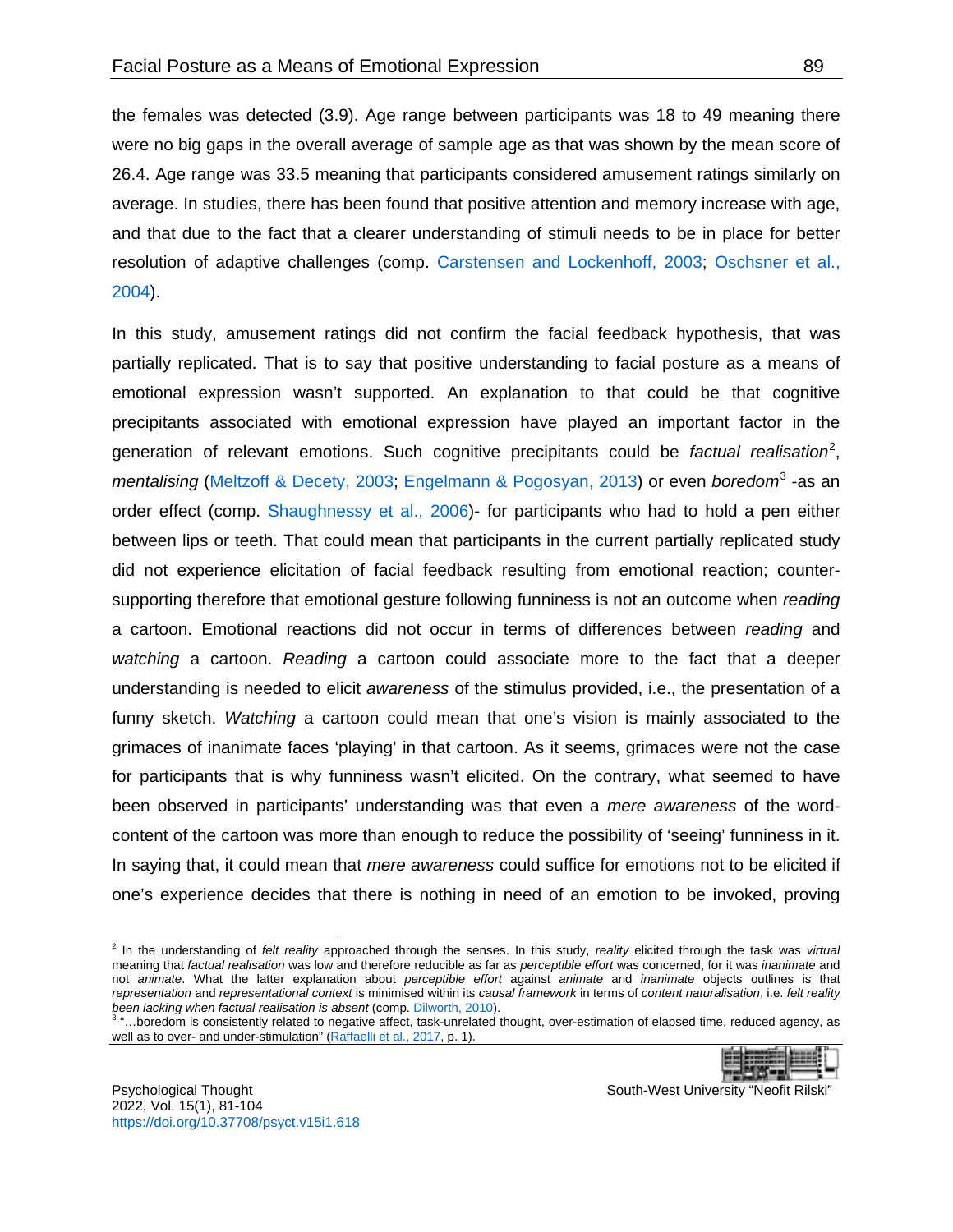thereby the cognitive-behavioural therapeutic hallmark that *cognitions indeed generate*  emotional reactions and not the other way around (comp. [Beck et al., 1979\)](#page-15-4)<sup>[4](#page-9-0)</sup>. A possible consideration could be that gender participation did not advocate to the emotional understanding between different sexes. In other words, results could be more accurate if there were to be an average gender score closer to the age range of the respondents that have taken place in the study, i.e., instead of 18-49 to have been 18-25 or 30-40 or similarly else. Age of participants could seem more likely to support better mean scores taken from amusement ratings so to better support the facial feedback hypothesis. In addition, the cognitive understanding in relation to emotions could be regarded an equally important factor in such kind of research so that facial posture and physiological responses of the body to be examined under mental processing concomitants [\(Zuckerman et al. 1981\)](#page-19-2).

A question that is also raised is whether emotions are influenced by facial expressions alone. That is to say, how important would be to consider the facial feedback hypothesis in relation not only to human emotions but to cognitions as well? Or, how accurate would be an understanding about emotions and cognitions resulting from such an experiment? This has been an enquiry under test by many scientists [\(Buskist et al. 2004\)](#page-15-2). The latter means, there cannot be a facial feedback without a facial posture; whilst the former, there could exist and/or emerge emotions, feelings (physical sensations) and cognitions as a consequence of manipulated experimental conditions, questioning whether such studies are able to provide us with important findings. Procedures as the one we have followed in the present study offer a general representation of facial reactions in association to emotional and cognitive prerequisites, however minimal as to findings incorporating cognitive processes. Manipulated experimental conditions refer to independent variables that may vary in tracking down emotional and cognitive understandings to the facial feedback hypothesis and/or constructing a theory that could support the initial idea of the facial posture assumption.

The question about the hypothesis that was tested related also to the appearance of muscular reaction. In other words, the understanding of the facial feedback theory was regarded in association to facial muscles activation so to comprehend the posture of the face and the emotions and cognitions expressing it. The more the muscular activation, the more the affective and cognitive state on the face of an individual enabling hypotheses, as in the current study, to

<span id="page-9-0"></span><sup>4</sup> "When cognition or behavior is modulated, success is often evaluated in terms of the positive impact on emotions" [\(Keegan &](#page-17-7)  [Holas, 2010, p. 613\).](#page-17-7)  $\overline{a}$ 

|--|

Psychological Thought South-West University "Neofit Rilski"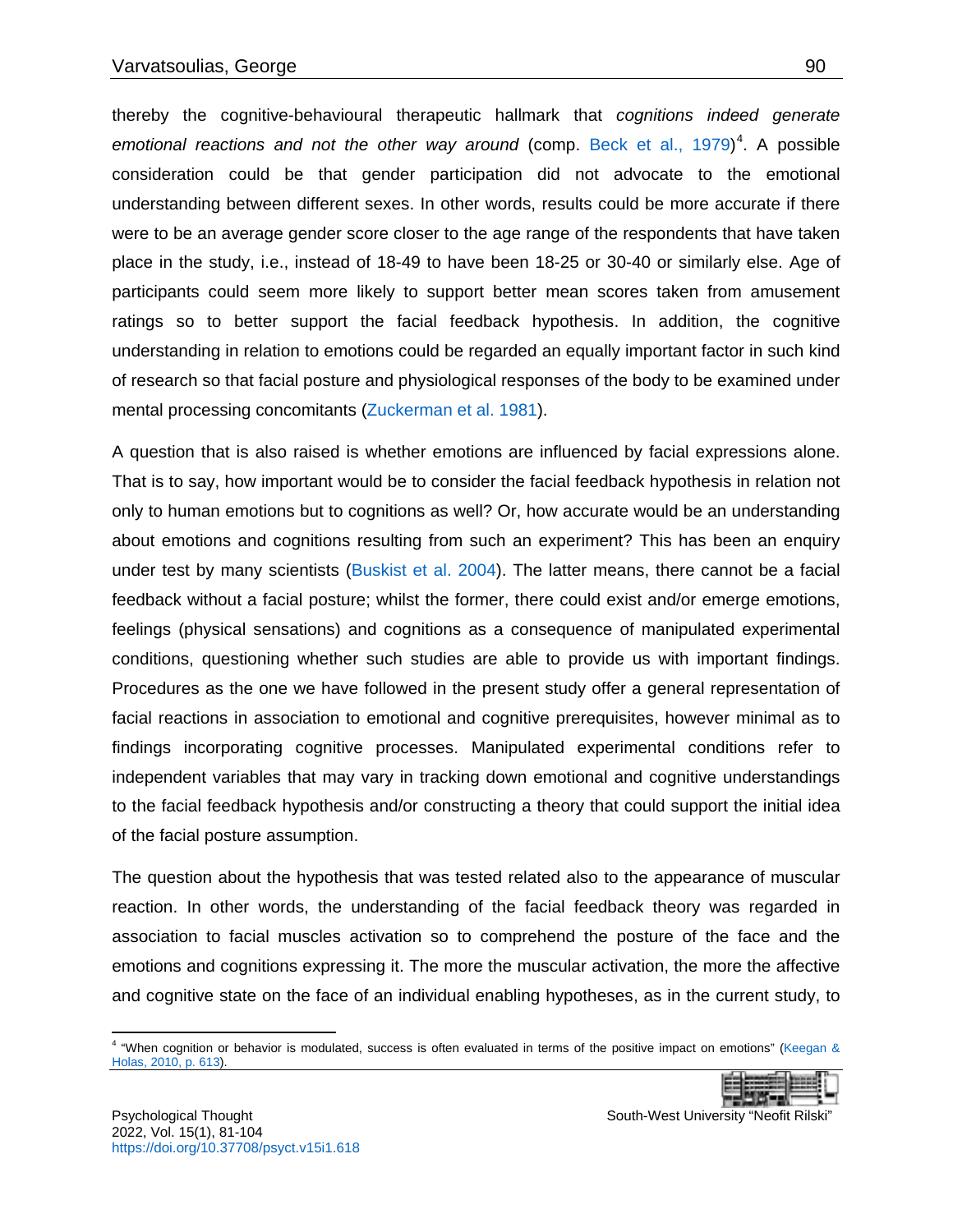associate with the rationale of the initial observation made by [Strack et al. \(1988\).](#page-18-0) The initial question argued that the facial feedback hypothesis may support the theory of the facial posture via emotional expression. Emotional expression seems to be bound with cognitive agents that enable facial postures of *emotional interpretation* or *manipulation* through the mind; however, in the paper by [Strack et al. \(1988\),](#page-18-0) the latter is not discussed clearly so to understand what is the *emotional interpretation* or *manipulation* that involves cognitive agents, and which are these, or which parts of cognition of the human mind could be included. Perhaps, an explanation to that could be that *manipulation* referred to was only experimental and not a cognitive one, meaning that relevant cognitive states, such as *perception*, *attention*, *decision-making* or *intentionality* resulting to emotional expression, weren't tested in comparison to the amusement task. To the same extent, the understanding of *emotional interpretation* wasn't clear as well: it hasn't been discussed in view to cognitive parameters, such as a *holistic style approach where tasks are regarded according to a broader perspective rather than the one, they are presented by*, that may be associated to them<sup>[5](#page-10-0)</sup>.

On the other hand, *extraversion* and *altruism* have exhibited similar graphs in the results. There weren't big changes as far as the direction of association between the two would be concerned. The fact that this correlation is positive, regardless of the point showing it as weak (.021), it may mean that extroverts could somehow be altruists and/or vice versa (comp. [Glomb et al., 2011;](#page-16-6) [Furnham et al., 2014\)](#page-16-7). The relationship between *extraversion* and *altruism* is positive but weak, meaning also that even *weak rise of extraversion may present a weak rise in altruism*. The same applies to the probability value of .458 which is closer to less than .005. The reason for that weakness could lie to the fact that questionnaires for both *extraversion* and *altruism* consisted of statements of *reduced extraversion* (items 1<sup>st</sup>, 3<sup>rd</sup>, and 4<sup>th</sup>) and *reduced altruism* (items  $3<sup>rd</sup>$ , 4<sup>th</sup>, and 5<sup>th</sup>) in which participants have scored 'agree'. That could mean that the idea of *funniness* could be of a reduced sense too in terms of people who keep themselves to themselves (*with reduced or no extraversion*) or do not exercise *openness to new experiences* or *communicative interaction* with others getting to know them better in view to problems others

<span id="page-10-0"></span> $5$  An example of that in the paper is when the authors outline that: "...it is possible that subjects may have used cognitive strategies to support the required facial expressions. For example, they may have directed their attention away from the emotional stimulus in an effort to suppress their expression of the emotion elicited by it. Correspondingly, they may have intentionally increased the emotional intensity of their thoughts about the stimulus in order to generate the appropriate emotional expression. Such cognitive mechanisms may have contributed to observed emotional responses" (pp. 769-770). In the abstract of their study (p. 768), the authors are making a bold statement that "…findings… also showed that facial feedback operates on the affective but not on the cognitive component of the humour response", which somehow supports the findings of our study that cognitive factors are important variants for the facial feedback hypothesis to be further developed.

|--|--|

Psychological Thought South-West University "Neofit Rilski" 2022, Vol. 15(1), 81-104 <https://doi.org/10.37708/psyct.v15i1.618>

 $\overline{\phantom{a}}$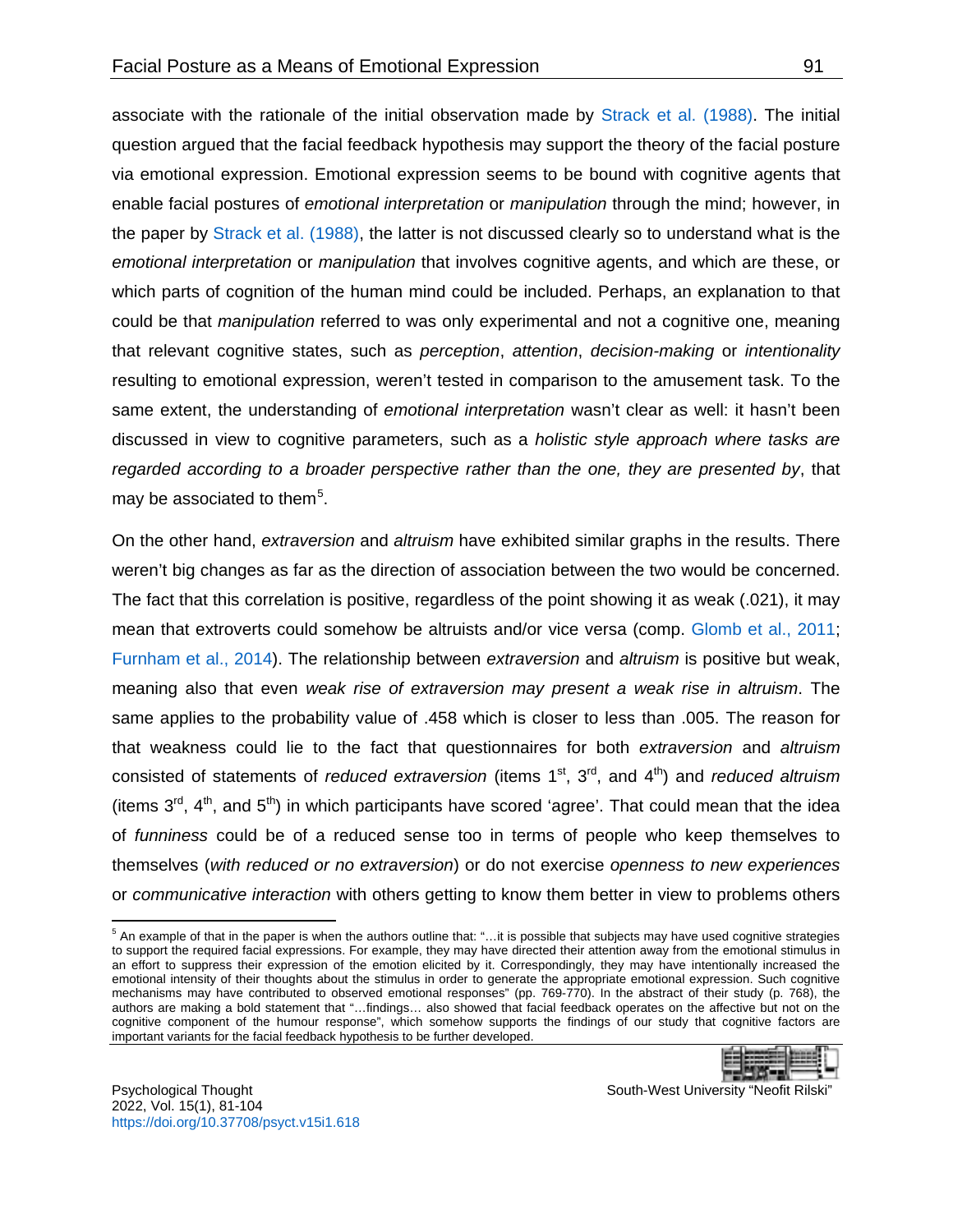might be experiencing (*with reduced or no altruism*). *Extraversion* and *altruism* seem to be positively associated to each other, even in a minimal correlation in this experiment, something that the literature is commenting on as well [\(Oda et al., 2014\)](#page-18-10), outlining that the more someone is extrovert the less or reduced exhibition of altruistic manners to others could be demonstrated [\(Ben-Ner & Kramer, 2011\)](#page-15-5).

As now for the easy/extremely difficult task in rating the *funniness* of the cartoon participants were shown for both the *lips* and *teeth* conditions, variation of the scores accounted for *funniness* was 24.3% on *lips* and 14.3% on *teeth* following the one-way independent Anova design. That meant that participants either on the *lips* or *teeth* conditions did not find the cartoon funny when they were presented with it -*percentage on funniness*, in other words, *had been low*. There was little difference between the *lips* and *teeth* conditions and *funniness*: in the *lips* condition, *funniness* was regarded *statistically insignificant* [*p*>0.1 (1.8)]; in the *teeth* condition, *funniness* was regarded *statistically significant* [*p*≤0.1 (0.1)]. In both *lips* and *teeth* conditions and *funniness*, facial expression did not yield amusement to the cartoon. That could assume either that cartoons may not look so funny because they have to do with inanimate depictions of amusement or because they are not presented with a clear point or reference, such as a moral that could derive from it. In line to the latter, cartoons that may have a point of importance, i.e., a didactic perspective, could mean more to the recipient than a simple joke. To such an extent, and if we were to regard the *funniness of a cartoon* in terms of meaning and context, we could assume that funniness as a response to an external trigger could indicate *extraversion* also to those who associate it with *externalisation* of an emotion the foundation of which may derive from cognitive artifacts, such as the ones we discussed above (*perception*, *attention*, *decisionmaking* or *intentionality*) as far as the current understanding of reality is concerned. In a continuum with that, *altruism* may be regarded as an *act of positive response to extraversion* that encapsulates the importance of accepting others in view to their problems and/or what they have to offer. In other words, *funniness* or *no funniness* in the above context may indicate degrees of extraversion (*moving towards*) and altruism (*recognition*) by the recipient to the creator of the cartoon who spend some good time to prepare it, draw it and present it to the public. *Moving towards* and *recognition* could therefore be or could become factors within which *extraversion* and *altruism* appear as *behavioural activation orientations* unto meeting with others and interacting with them.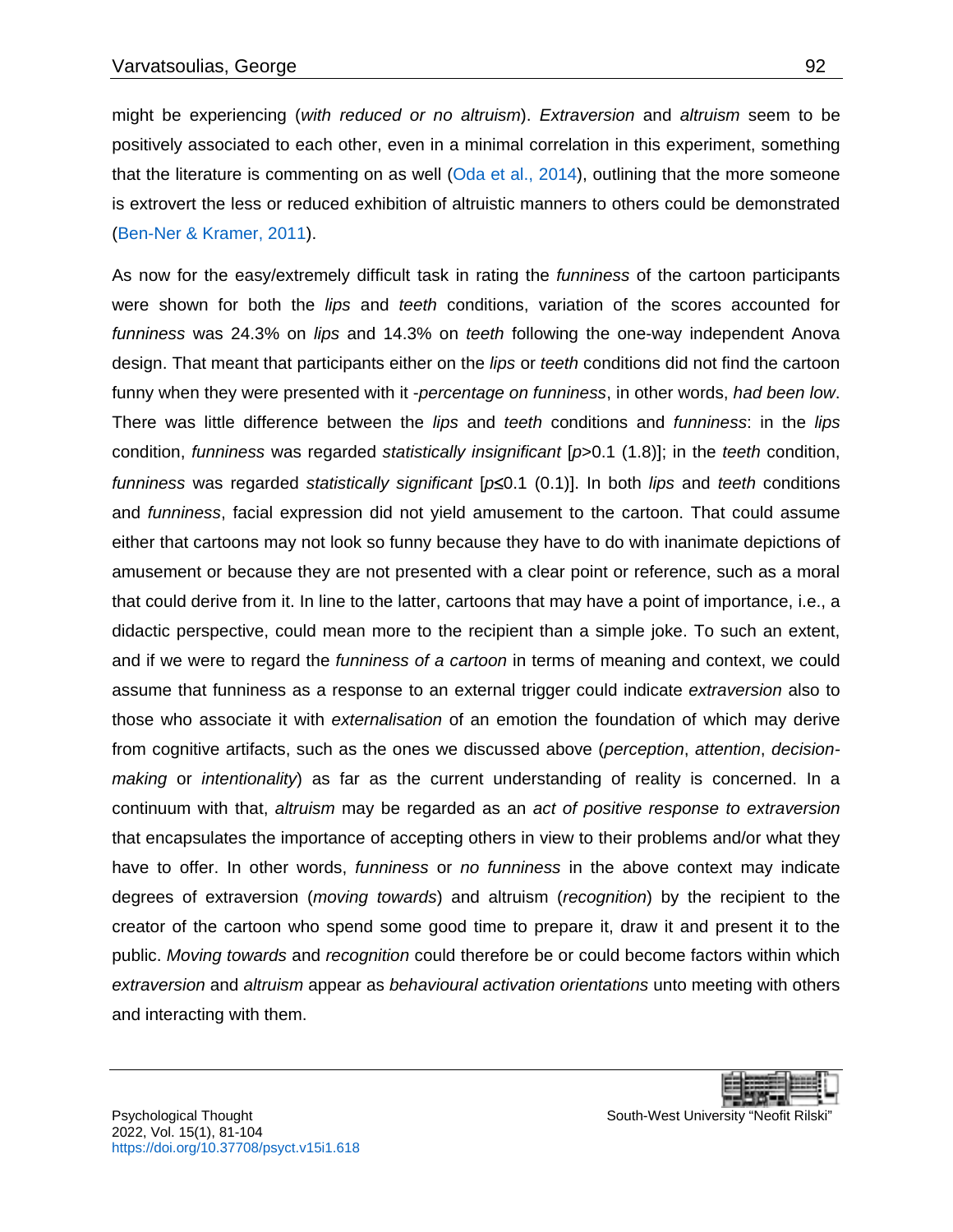In such a study, or in a similar one, cognitive intercessions are certainly involved without which no emotional expression can take place. It is also relevant that a cognitive understanding to such participation to an experiment would incur other factors, like the performance of respondents to refer to the guidelines presented to them before taking part in this study. The latter means that the factor of 'pleasing the experimenter' could also be feasible engaging participants with cognitions such as *compliance* -*adhering to a thought process that is relevant to requests and/or directions 'asked' by someone else*: the so-called principle of *ingratiation* towards the experimenter [\(Smith et al., 1982\)](#page-18-11). It is perhaps true that cognitive coefficients, such as *self-efficacy judgment* and *performance-related criticism*, will be concurrent factors and states of cognitive intercessions to studies like the present one (comp. [Fakehy, 2013\)](#page-16-8). Psychologists are on the course of testing the above considerations, for as far as the cognitive procurance is concerned, the facial feedback hypothesis seems to be influenced by cognitive factors as the above, as well as the postures and muscular activations being dependent upon [\(Izard, 1993;](#page-16-9) [Kaiser & Davey, 2017\)](#page-17-8).

#### **Potential applicability of findings**

The findings show that facial postures, expressions, or grimaces, outline emotional reactions following cues from the environment that derive from events or situations. At the same time, emotional expression to be observed, there needs to be related with cognitive precipitants, such as *mere awareness*, as in the present study, which in cognitive-behavioural therapy terms explained the fact why the direction of this correlational analysis's results hasn't been much inviting as to the task with the cartoon.

Though, correlational analysis hasn't demonstrated a strong association to the comparability between the variables of this study, it nevertheless appears that the findings of it do exhibit a potential applicability for present-day research. That means that facial postures, following relevant environmental cues, to be able to be expressed, there is a need for other factors to come to the fore, such as *emotive reactions based on social influence behaviours*, like the ones addressed through the trends of *extraversion* and *altruism*. In such respect, it could be assumed that one to develop a specific facial grimace is not necessarily important to adhere to environmental cues but to social constructs associated with such cues, as are *altruism* and *extraversion*, through the mere awareness of which, events and/or situations could be better

|--|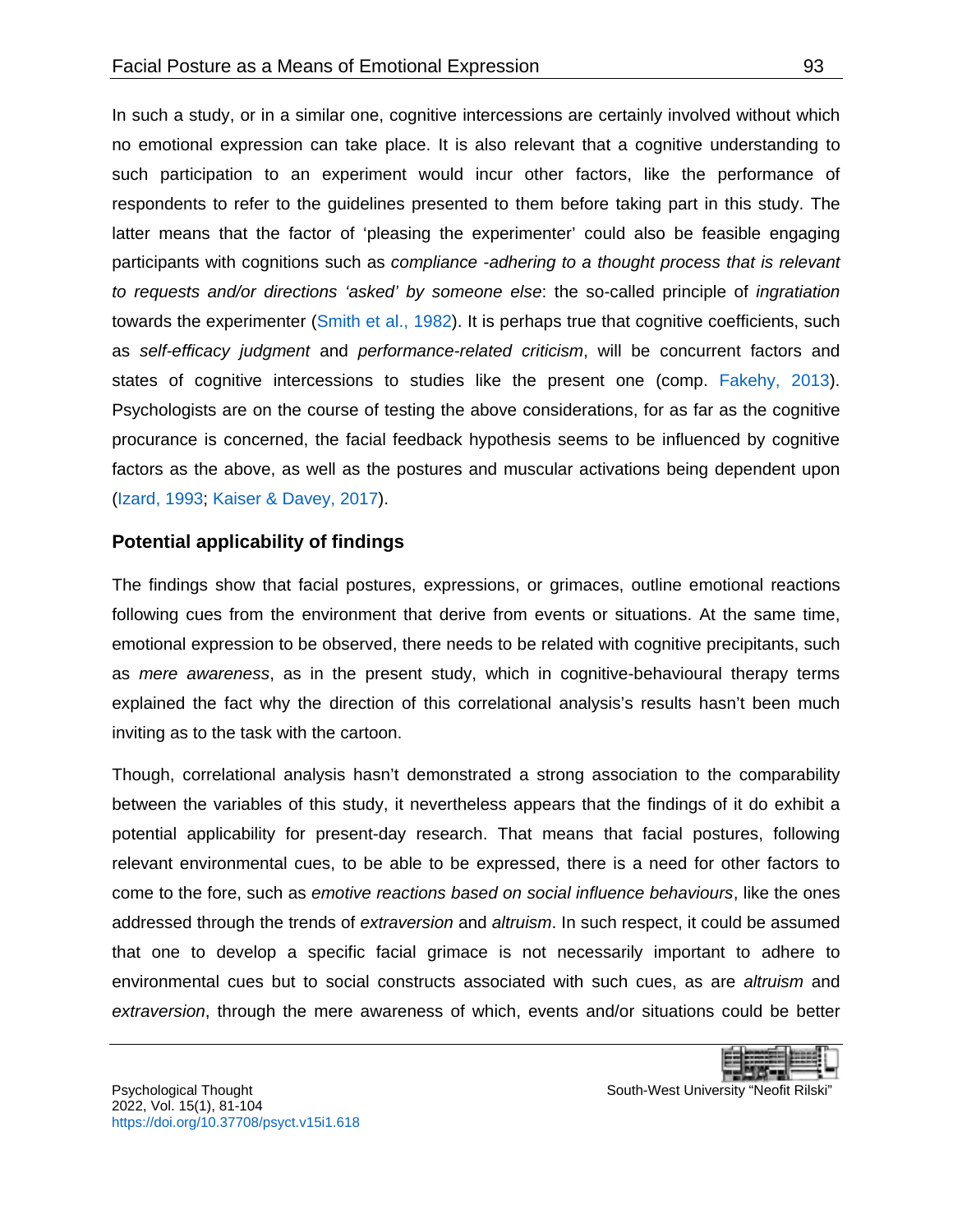cognitively explained as well as emotively observed. In cognitive-behavioural therapy terms, that could also be of importance in view to incorporating the application of psychoeducation in the understanding of emotive reactions associated with social influence behaviours.

## **Practical implications and suggestions for further research**

In line with the above, potential practical benefits of furthering this type of research could be including other variables as well, such as *introversion* and *neuroticism* to investigate the importance of them in the presentation of altruism as well as what emotive reactions could these bring. A research question in respect with that could be: What altruism could look like if it was to be observed in people who express neuroticism and/or introversion, instead of extraversion?

The next consideration to the latter would be to think whether the results of this study could also be affected by the introduction of *introversion* and *neuroticism*. In other words, could that affect the finding of *mere awareness* and to what extent? Or could a correlational analysis have a negative association and in what respect? If questions like these could be answered, it could demonstrate that potential practical benefits of such a research could further the understanding of cognitive precipitants in emotional reaction with regards to *self-efficacy in human interrelationships*, *self-conscientiousness in terms of psychosocial development*, or *temporal and spatial presence at the time an event or situation is taking place*. i.e., an extension of the *mere awareness* finding of the present study. In cognitive-behavioural therapy terms what could as well be important to be discussed would be how the traits of introversion and neuroticism as cognitive appraisals might possibly affect the presentation of reality in one's mind in relevance to events and/or situations.

## **Strengths of the present research**

1. Facial and emotional expressions can support the facial feedback hypothesis when explored in terms of cognitive precipitants.

2. Decisions and activities people are involved to are not considered aloof of cognitive antecedents.

3. CBT (cognitive-behavioural therapy) offers us the tools for a better consideration and understanding of the cognitive properties of human mind.

4. Facial muscular reaction is regarded as a behaviour resulting from cognitive imperatives.

5. Cognitive reactions based on emotions are subject to cognitions governing emotions.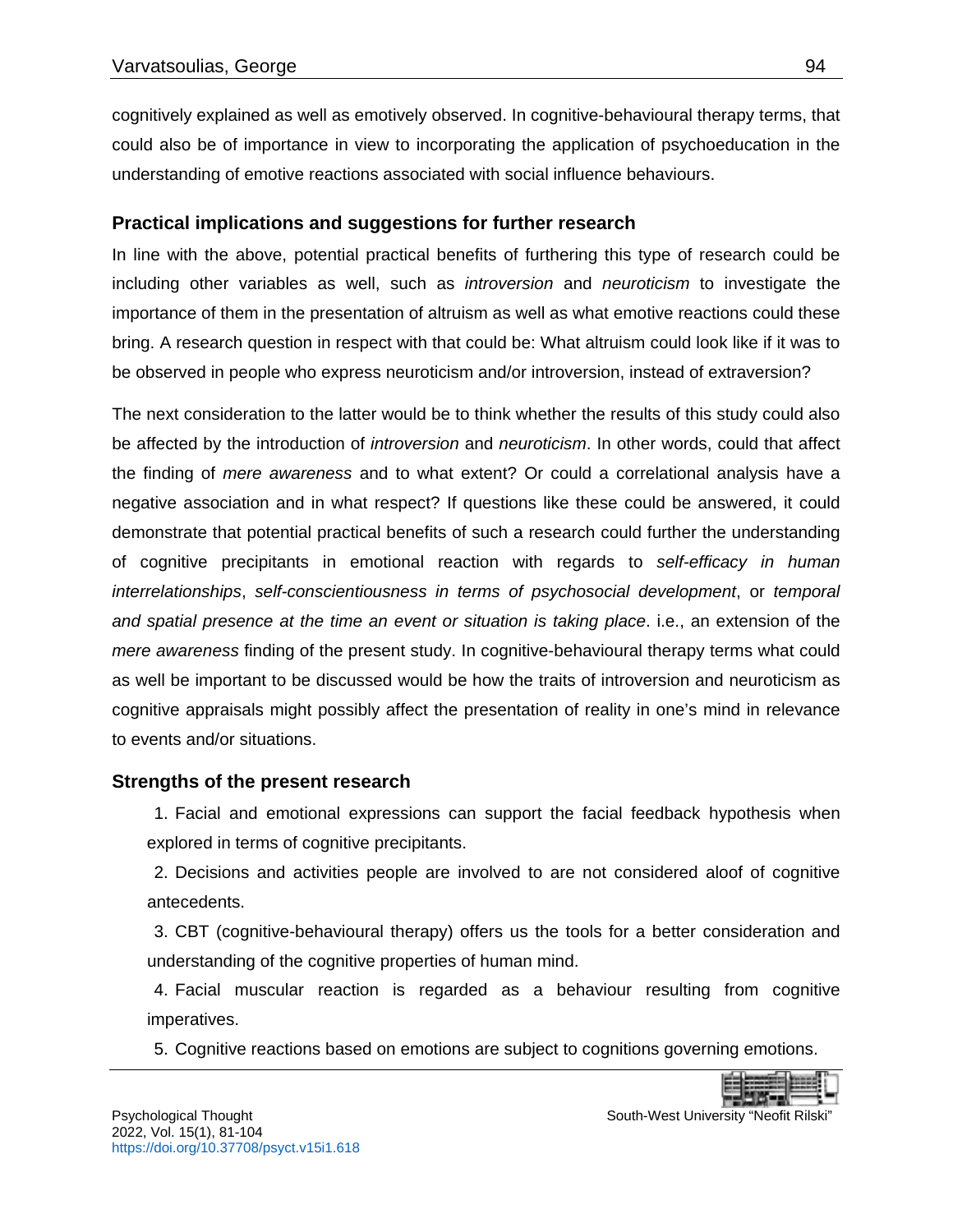#### **Shortcomings of the present research**

1. A pilot study for both questionnaires of extraversion and altruism could have been conducted prior to the main study to consider which items to keep and which to discard.

2. Extraversion and altruism questionnaires could be extended to include all Big 5 personality traits, such as neuroticism, conscientiousness, agreeableness, and openness the fifth one is extraversion (comp. [Costa & McCrae, 1992\)](#page-16-10).

3. Using a larger number of participants could probably provide a better dispersion of results as to the cognitive precedence of emotional expressions.

4. Q-methodology could also be used as both a quantitative -numbers- and qualitative statements/narratives- inquiry in this study to encapsulate the philosophy, ontology, and epistemology behind facial feedback hypothesis, in terms of implicit sequential learning (the repetition of letters/works/images and participants' emotional reactions following them), manipulation of emotions (the nature of felt emotions in representing pleasure and pain) and action coding systems (taxonomy of facial movements by their appearance on the face) (comp. [Bermeitinger et al., 2013;](#page-15-6) [Ekman et al., 2002;](#page-16-11) [Hjortsjö, 1969\)](#page-16-12).

5. MANOVA design could also be applied into considering cognitive factors able to affect extraversion and altruism. Extraversion and altruism could be employed as DVs so by running post-hoc analyses to see whether cognitive factors as IVs affect them or not.

## <span id="page-14-0"></span>**Conclusion**

The facial feedback hypothesis refers to the understanding of emotions through postures of the face. Nowadays, it is suggested that facial manipulation can produce emotional outcomes that may refer to happiness or sadness (comp. [Knutson, 1996;](#page-17-9) [Magerkurth, 2005\)](#page-17-10). What is currently however questioned is whether face manipulation could elicit emotions and cognitions as complete as the above hypothesis seeks to confirm (comp. [Isen, 2001\)](#page-16-13). To support the latter, psychologists examine how cognitive coefficient factors could be related to emotions produced. Cognitive factors towards a deeper understanding of the facial feedback hypothesis seem to direct such an enterprise (comp. [Oatley & Johnson-Laird, 2014\)](#page-17-11).

Facial feedback hypothesis has not clearly included cognitive properties in the understanding of emotional expression and behaviour. When people are subjected to tasks showing facial muscular reaction, the question that is posited is whether emotional artifacts derive from

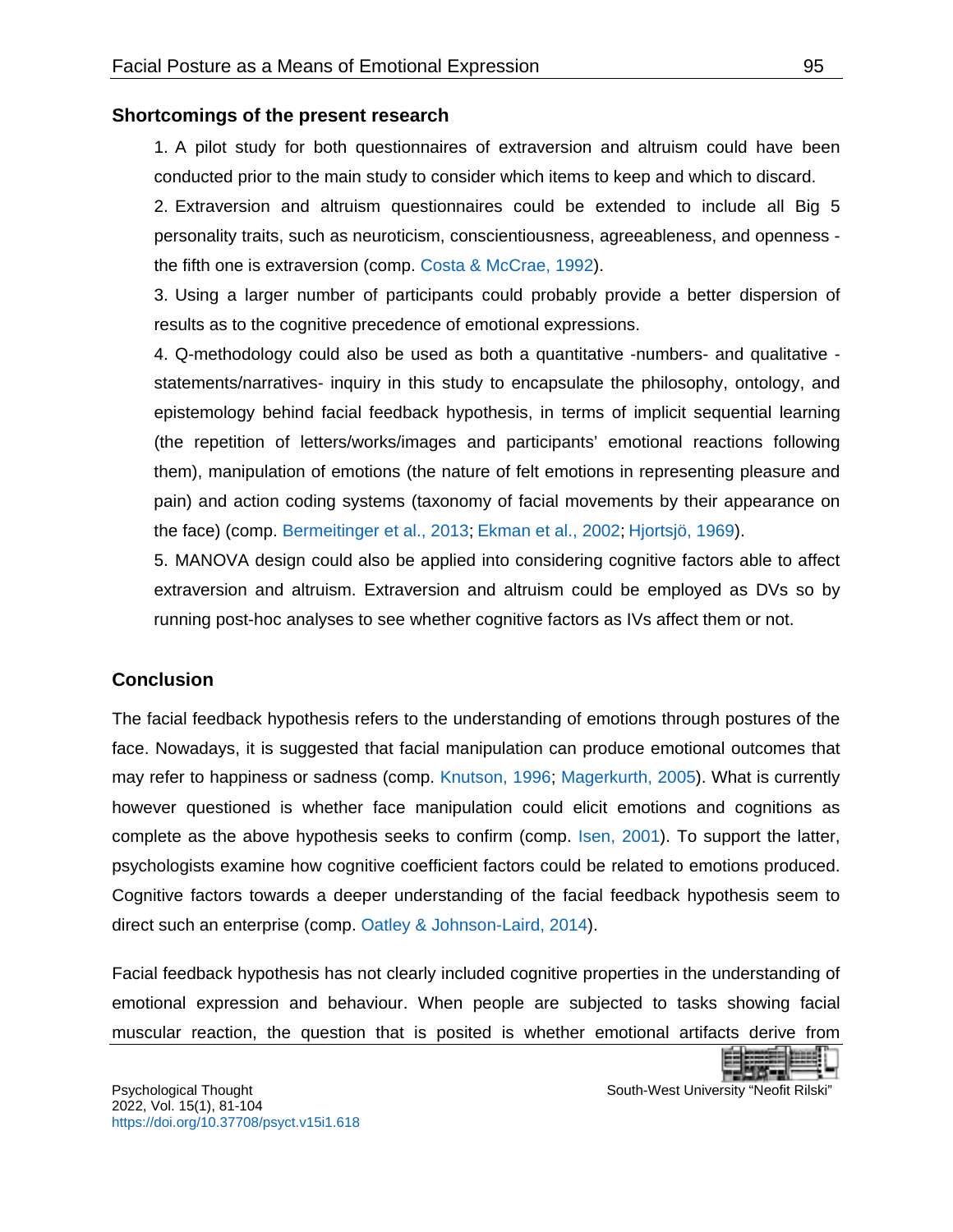cognitions or physical sensations. In this study, we have suggested that emotional artifacts aren't produced on their own or aren't the outcome of physical sensations or that cannot be selfexplanatory if cognitive precursors aren't taken into consideration. It is hoped that future research is going to further explore the cognitive mediation of emotional expression when muscular activity takes place, so the association between cognitions and emotions to be further explored in the facial feedback hypothesis.

## **Funding**

The author has no funding to report.

## **Other Support/Acknowledgement**

The author has no support to report.

## **Competing interests**

<span id="page-15-0"></span>The author has declared that no competing interests exist.

# <span id="page-15-4"></span><span id="page-15-1"></span>**References**

- Al-Shawaf, L. & Lewis, D. M. G. (2017). 'Evolutionary psychology and the emotions'. In Zeigler-Hill, V. & Shackelford, T. K. (Eds.), *Encyclopedia of Personality and Individual Differences* (pp. 1-10). Springer International Publishing.
- Beck, A. T., Rush, A. J., Shaw, B. F., & Emery, G. (1979). *Cognitive therapy of depression*. Guilford Press.
- <span id="page-15-5"></span>Ben-Ner, A., & Kramer, A. (2011). Personality and altruism in the dictator game: Relationship to giving to kin, collaborators, competitors, and neutrals. *Personality and Individual Differences, 51*, 216–221.
- <span id="page-15-6"></span>Bermeitinger, C., Machner, A-M., Schramm, J., Mertens, D., Wilborn, D. L., Bonin, L., Femppel, H., & Koch. F. (2013). Facial feedback in implicit sequence learning. *International Journal of Psychology & Psychological Therapy, 13*(2), 145-162.
- Buskist, W. Carlson, N. R., & Martin, G. N. (Eds.) (2004). *Psychology*. Pearson Education Limited.
- <span id="page-15-3"></span>Carstensen. L. L. & Lockenhoff, C. E. (2003) Aging, emotion, and evolution: the bigger picture. *Annals of New York Academy of Science 1000*, 152–179.

<span id="page-15-2"></span>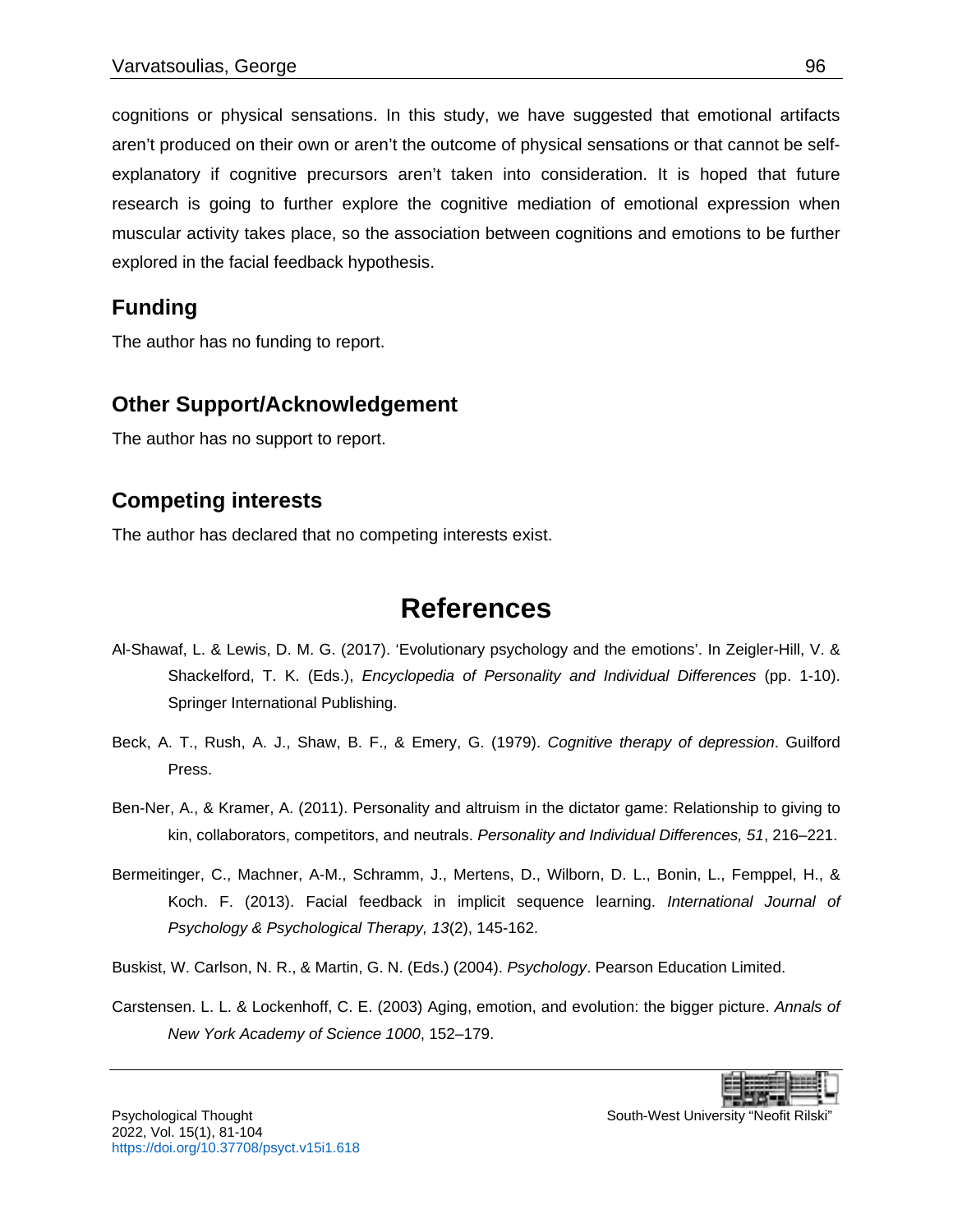- <span id="page-16-10"></span>Costa, P. T., & McCrae, R. R. (1992). *Revised NEO Personality Inventory (NEO-PI-R) and NEO Five-Factor Inventory (NEO-FFI) manual*. Psychological Assessment Resources.
- <span id="page-16-5"></span>Dilworth, J. (2010). Realistic virtual reality and perception. *Philosophical Psychology, 23*(1), 23-42. <http://dx.doi.org/10.1080/09515080903533942> .
- <span id="page-16-3"></span>Ekman, P. (2016). What Scientists Who Study Emotion Agree About. *Perspectives on Psychological Science*, *11*(1), 31-34.
- <span id="page-16-11"></span>Ekman, P., Friesen, W. V., Hager, J. C. (2002). *Facial Action Coding System: The Manual on CD ROM*. A Human Face.
- <span id="page-16-4"></span>Engelmann, J. B. & Pogosyan, M. (2013). Emotion perception across cultures: the role of cognitive mechanisms. *Frontiers in Psychology, 4*(118), 1-10<https://doi.org/10.3389/fpsyg.2013.00118>
- <span id="page-16-8"></span>Fakehy, M. Y. (2013). 'Exploring the possible negative effects of self-efficacy upon performance'. PhD thesis submitted at the School of Sport, Health, and Exercise Sciences, University of Wales, Bangor.
- <span id="page-16-2"></span>Fenn, K. & Byrne, A. (2013). The key principles of cognitive behavioural therapy. *InnovAiT: Education and Inspiration in General Practice, 6*(9), 579-585, [https://doi.org/10.1177/1755738012471029](https://doi.org/10.1177%2F1755738012471029)
- <span id="page-16-1"></span>Frijda, N. H. (1988). The laws of emotion. *American Psychologist, 43*, 349-358.
- <span id="page-16-7"></span>Furnham, A., Treglown, L., Hyde, G., & Trickey, G. (2014). The bright and dark side of altruism: Demographic, personality traits, and disorders associated with altruism. *Journal of Business Ethics, 134*, 359-468. <https://doi.org/10.1007/s10551-014-2435-x> <https://www.jstor.org/stable/24703777> .
- <span id="page-16-6"></span>Glomb, T. M., Bhave, D. P., Miner, A. G., & Wall, M. (2011). Doing good, feeling good: Examining the role of organizational citizenship behaviors in changing mood. *Personnel Psychology, 64*, 191–223.
- <span id="page-16-12"></span>Hjortsjö C. H. (1969/translated in English by W. F. Salisbury and published in 1970). *Man's face and mimic language*. Malmö, Sweden: Nordens Boktryckeri.
- <span id="page-16-13"></span>Isen, A. M. (2001). An influence of positive affect on decision-making in complex situations: Theoretical issues with practical implications. *Journal of consumer psychology, 11*(2), 75-85.
- <span id="page-16-9"></span>Izard, C. E. (1993). Four systems for emotion activation: Cognitive and noncognitive processes. *Psychological Review, 100*(1), 68–90.<https://doi.org/10.1037/0033-295X.100.1.68>

<span id="page-16-0"></span>James, W. (1884). What is an emotion? *Mind, 9*, 188-205.



2022, Vol. 15(1), 81-104 <https://doi.org/10.37708/psyct.v15i1.618>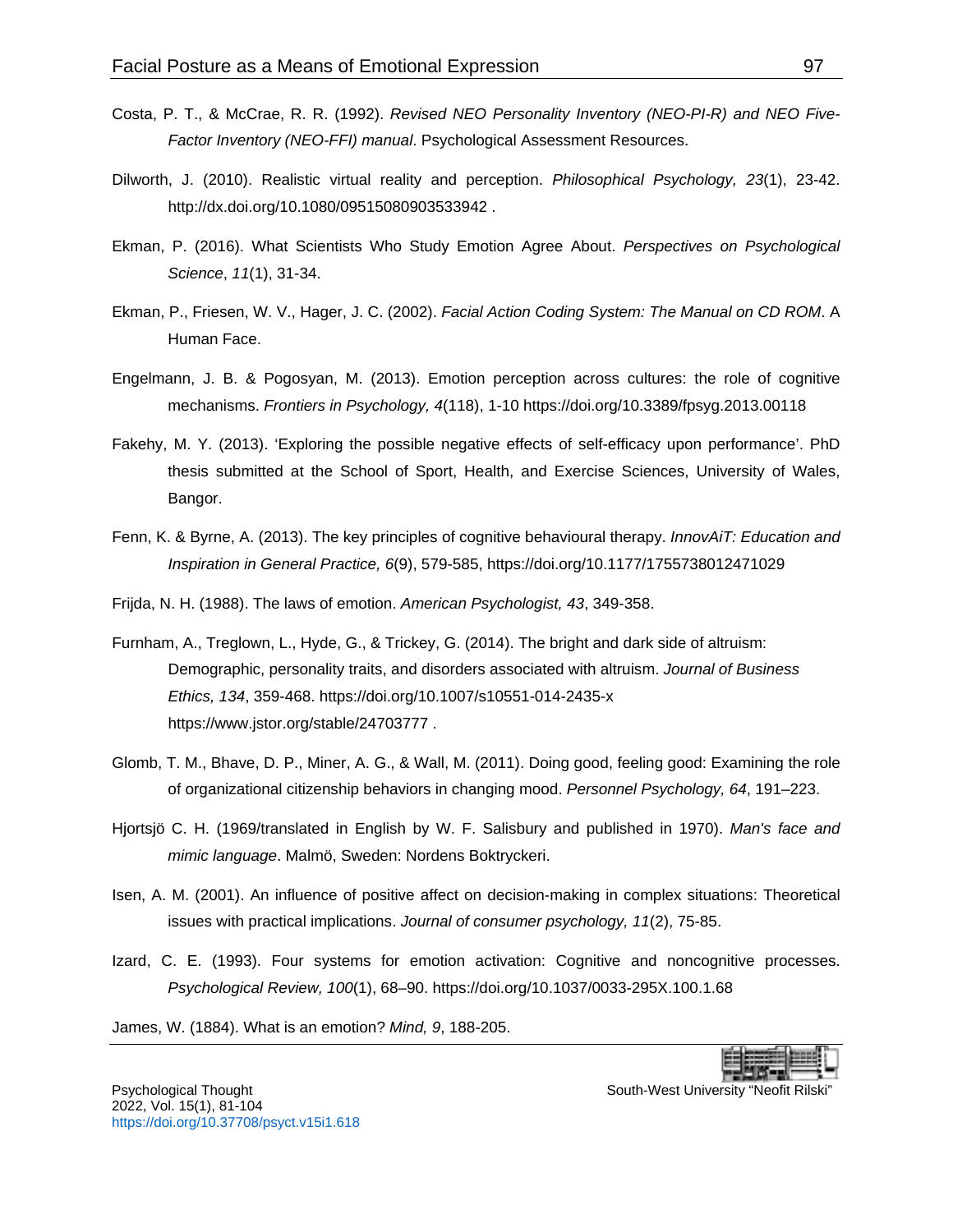- <span id="page-17-5"></span>Johnson, B. (2005). *Emotional health: what emotions are & how they cause social & mental diseases*. Biddles Ltd.
- <span id="page-17-8"></span>Kaiser, J. & Davey, G. C. L. (2017). The effect of facial feedback on the evaluation of statements describing everyday situations and the role of awareness. *Consciousness and Cognition, 53*, 23- 70.<https://doi.org/10.1016/-j.concog.2017.05.006>
- <span id="page-17-7"></span>Keegan, E. & Holas, P. (2010). Cognitive-behavioral therapy: Theory and practice. In Carlstedt, R. A. (Ed.) *Handbook of integrative clinical psychology, psychiatry, and behavioral medicine: Perspectives, practices, and research* (pp. 605-629). Springer Publishing Company.
- <span id="page-17-0"></span>Kish-Gephart, J., Detert, J. R., Klebe Treviño. L., & Edmondson, A. C. (2009). Silenced by fear: The natures, sources, and consequences of fear at work. *Research in Organizational Behavior, 29*, 163-193. doi:10.1016/j.riob.2009.07.002, [https://www.sciencedirect.com/science/article/abs/pii/-](https://www.sciencedirect.com/science/article/abs/pii/-S019130850-900015X) [S019130850-900015X](https://www.sciencedirect.com/science/article/abs/pii/-S019130850-900015X) .
- <span id="page-17-9"></span>Knutson, B. (1996). Facial expressions of emotion influence interpersonal trait inferences. *Journal of Nonverbal Behavior, 20*(3), 165-182. Access from [Facial expressions of emotion influence](http://web.stanford.edu/group/spanlab/Publications/bk96jnb.pdf)  [interpersonal trait inferences \(stanford.edu\)](http://web.stanford.edu/group/spanlab/Publications/bk96jnb.pdf) .
- <span id="page-17-4"></span>Kraut, R. E. (1982). Social pressure, facial feedback and emotion. *Journal of Personality and Social Psychology, 42*, 853-863.
- <span id="page-17-2"></span>Laird, J. D. (1974). Self-attribution of emotion: The effects of expressive behaviour on the quality of emotional experience. *Journal of Personality and Social Psychology, 29*, 475-486.
- <span id="page-17-3"></span>Laird, J. D., Wagener, J. J., Halal, M., & Szegda, M. (1982). Remembering what you feel: The effects of emotion on memory. *Journal of Personality and Social Psychology, 42*, 646-657.
- <span id="page-17-1"></span>Lange, C. G. (1887). *Über Gemüthsbewegungen*. T. Thomas.
- <span id="page-17-10"></span>Magerkurth, P. D. (2005). "Mechanical Manipulation of Facial Expressions as Means of Inducement, Suppression, and Feedback of Emotional States". *Honors Theses*. Paper 335.
- <span id="page-17-6"></span>Meltzoff, A. N., & Decety, J. (2003). What imitation tells us about social cognition: a rapprochement between developmental psychology and cognitive neuroscience. *Philosophical Transactions of the Royal Society B: Biological Sciences, 358*, 491–500.
- <span id="page-17-11"></span>Oatley, K., & Johnson-Laird, P. M. (2014). Cognitive approaches to emotions. *Trends in Cognitive Sciences, 18*(3), 134-140.<https://doi.org/10.1016/j.tics.2013.12.004>

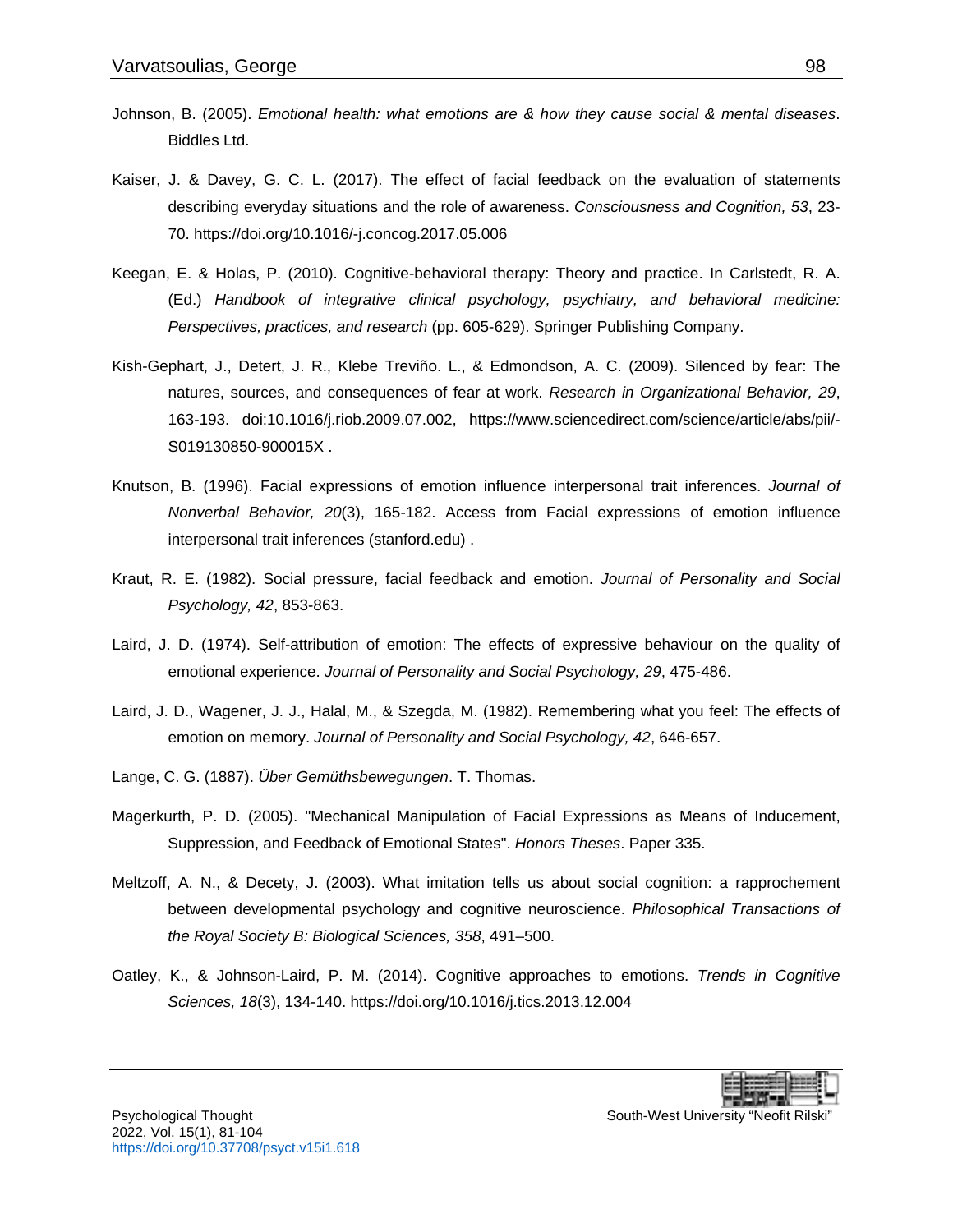- <span id="page-18-10"></span>Oda, R., Machii, W., Tagagi, S., Kato, Y., Takeda, M., Kiyonari, T., Fukukawa, Y., & Hiraishi, K. (2014). Personality and altruism in daily life. *Personality and Individual Differences, 56*(1), 206-209. <https://doi.org/10.1016/j.paid.2013.09.017>
- <span id="page-18-7"></span>Oschsner, K. N., Ray, R. D., Cooper, J. C., Robertson, E. R., Chopra, S., Gabrieli, J. D. E., & Gross, J. J. (2004). For better or worse: neural systems supporting the cognitive down- and up-regulation of negative emotion. *NeuroImage 23*, 483–499.
- <span id="page-18-2"></span>Plutchik, R. (1984). 'Emotions: A general psychoevolutionary theory'. In Scherer, K. R. & Ekman, P. (Eds.) *Approaches to emotion* (pp.). Lawrence Erlbaum Associates.
- <span id="page-18-9"></span>Raffaelli, Q., Mills, C., & Christoff, K. (2017). The knowns and unknowns of boredom: a review of the literature. *Experimental Brain Research*,<https://doi.org/10.1007/s00221-017-4922-7> <http://www.christofflab.ca/-wp-content/uploads/2017/10/Raffaelli2016-boredom.pdf>
- <span id="page-18-6"></span>Robinson, M. D., Watkins, E. R., & Harmon-Jones, E. (Eds.) (2013). *Handbook of Cognition and Emotion*. The Guilford Press.
- <span id="page-18-1"></span>Schachter, S. (1964). *The interaction of cognitive and physiological determinants of emotional state. Psychobiological approaches to social behaviour*. Stanford University Press.
- <span id="page-18-5"></span>Scott, M. J. (2013). *CBT for common trauma responses*. Sage.
- <span id="page-18-3"></span>Shaver, P. R., Shaver, W. S., & Schwartz, J. C. (1992). *Cross-cultural similarities and differences in emotion and its representation: A prototype approach. Review of Personality and Social Psychology, 13.* Sage.
- Shaughnessy, J. J., Zechmeister, E. B., & Zechmeister, J. S. (2006). *Research methods in psychology*. McGraw-Hill.
- <span id="page-18-4"></span>Simmons, J., & Griffiths, R. (2011). *CBT for Beginners*. Sage.
- <span id="page-18-11"></span>Smith, D. L., Pruit, D. G., & Carnevale, P. J. D. (1982). Matching and mismatching: The effect of own limit, other's toughness, and time pressure on concession rate in negotiation. *Journal of Personality and Social Psychology, 42*, 876-883.
- <span id="page-18-0"></span>Strack, F., Martin, L. L., & Stepper, S. (1988). Inhibiting and facilitating conditions of the human smile: A non-obstrusive test of the facial feedback hypothesis. *Journal of Personality and Social Psychology, 54*(5), 768-777. Retrieved from<https://www.researchgate.net/publication/19775913>

<span id="page-18-8"></span>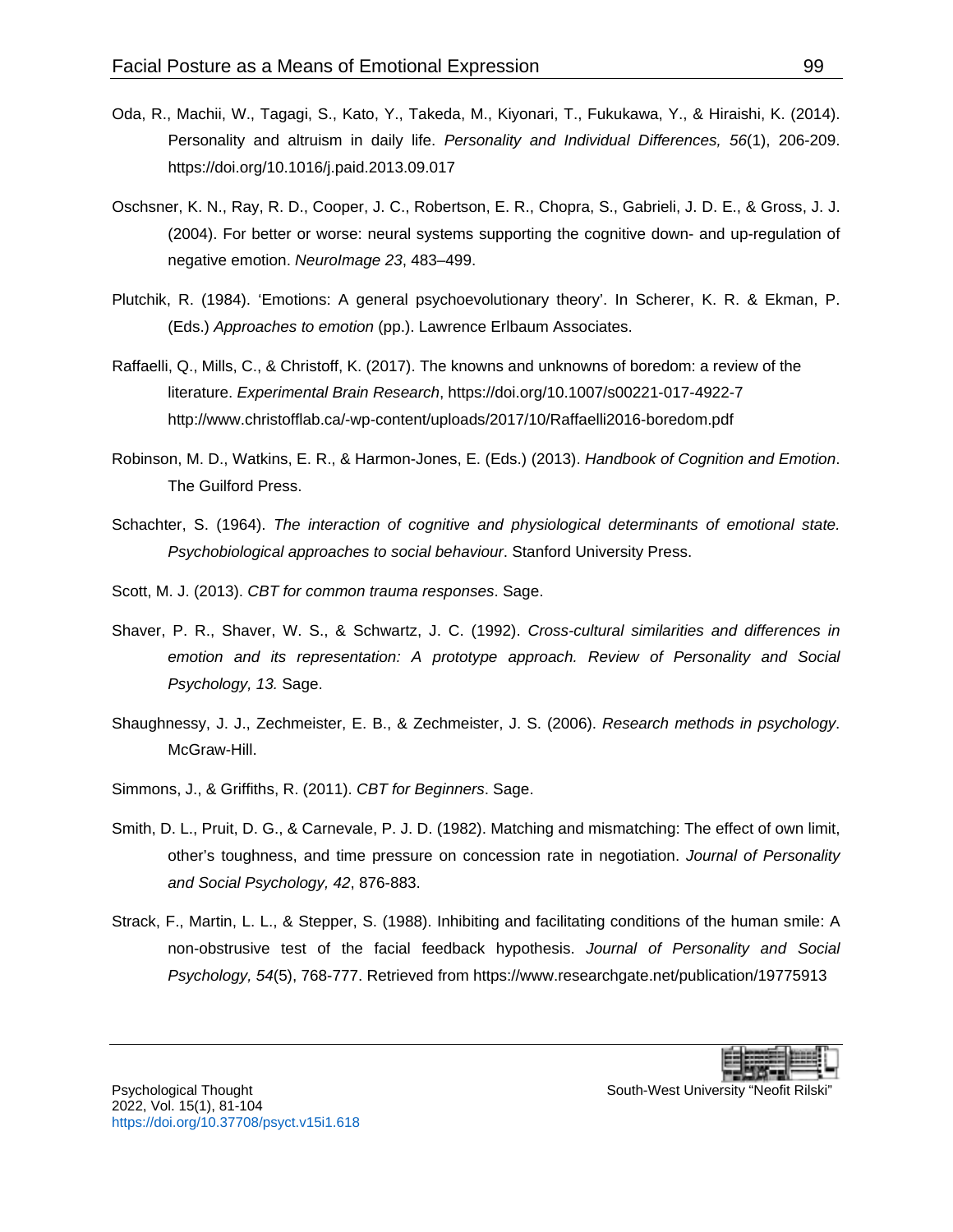- <span id="page-19-0"></span>Tourangeau, R. & Ellsworth, P. C. (1979). The role of facial response in the experience of emotion. *Journal of Personality and Social Psychology, 37*, 1519-1531.
- <span id="page-19-1"></span>Williams, C. & Garland, A. (2002). A cognitive-behavioural therapy assessment and model in everyday clinical practice. *Advances in Psychiatric Treatment, 8*(3), 172-179.
- Zuckerman, M., Klorman, R., Larrance, D. T., & Spiegel, N. H. (1981). Facial, autonomic, and subjective components of emotion: The facial feedback hypothesis versus the externalizer-internalizer distinction. *Journal of Personality and Social Psychology, 41*, 929-944.

# <span id="page-19-2"></span>**Appendices**

**Appendix A** (4 Tasks)

### **Task 1**

Male/female……………………………………………

Age…………………………………………………….

You may have seen pictures of people with physical impairments using their mouth to write or use the telephone. For them, the quality of their future life is greatly dependent on whether they can continue to exercise control over their environment by being able to perform basis tasks by themselves.

For social science and other researchers there are additional concerns: respondents who cannot complete rating scales with their hands because they have a physical impairment, are usually excluded from studies -this may, of course, bias the findings. This study will investigate which response scales are most suited to people with physical impairments. The tasks that you will perform in this study are a sample of a much larger range of tasks and they will use alternative ways of filling out responses to different aspects of psychological functioning.

For each of the tasks, please keep the pen/pencil in the instructed position until you have completed the task

## **First complete the practice task**

Draw a line between points A and B while holding the pen/pencil in the instructed manner.

A B

## **Task 2 (Extraversion questionnaire)**

Please, answer the following questions by circling 'agree', 'disagree' or 'not sure'

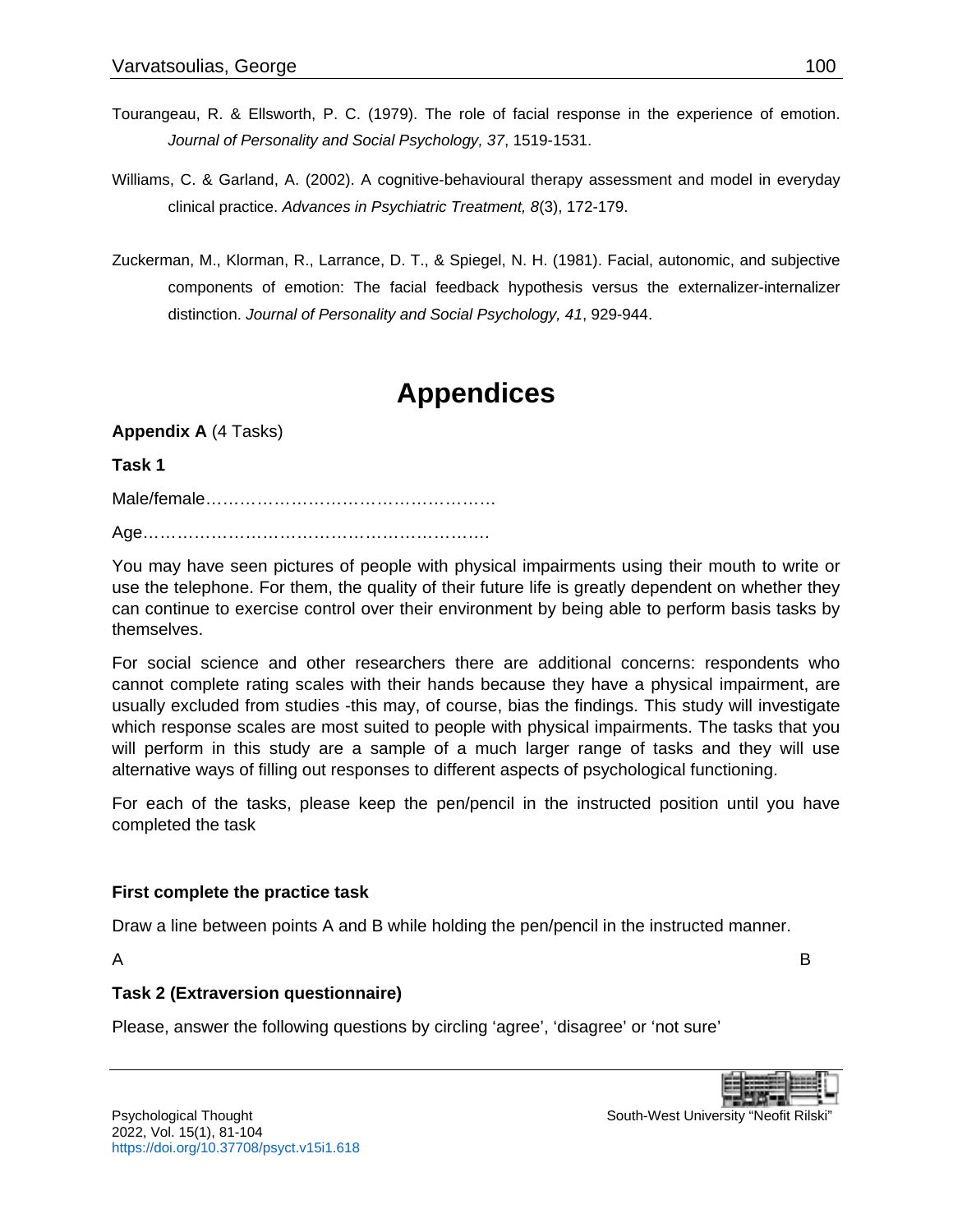| I am inclined to be slow and deliberate                                           | Agree | Disagree Not sure          |
|-----------------------------------------------------------------------------------|-------|----------------------------|
| in my actions<br>I am generally very enthusiastic about<br>starting a new project | Aaree | Disagree Not sure          |
| Generally, I prefer reading to meeting<br>people                                  | Aaree | Disagree Not sure          |
| I seldom stop to analyse my thoughts                                              |       | Disagree Not sure<br>Aaree |
| I am inclined to be over-conscientious                                            | Agree | Disagree Not sure          |

**Please, cross through the rating score number that indicates the level of difficulty experienced in completing this extraversion questionnaire.**

|      |  |  |  |  | 0 1 2 3 4 5 6 7 8 9 10 |                            |  |
|------|--|--|--|--|------------------------|----------------------------|--|
| Easv |  |  |  |  |                        | <b>Extremely difficult</b> |  |

### **Task 3 (Altruism questionnaire)**

Please, answer the following questions by circling 'agree', 'disagree' or 'not sure'

|                  | I give generously to charitable appeals       | Agree | <b>Disagree</b> | Not sure |
|------------------|-----------------------------------------------|-------|-----------------|----------|
| $\Delta \sim 10$ | I usually stand back and let others go        | Agree | <b>Disagree</b> | Not sure |
|                  | first onto a bus, train, or plane             |       |                 |          |
|                  | - I find choosing gifts difficult and tedious | Agree | <b>Disagree</b> | Not sure |
|                  | I believe it is generally a mistake to lend   | Agree | <b>Disagree</b> | Not sure |
|                  | money to friends                              |       |                 |          |
|                  | I would be reluctant to invite a boring, but  | Agree | <b>Disagree</b> | Not sure |
|                  | lonely person to a meal                       |       |                 |          |

## **Please, cross through the rating score number that indicates the level of difficulty experienced in completing this altruism questionnaire.**

|      |  |  |  |  | 0 1 2 3 4 5 6 7 8 9 10     |  |
|------|--|--|--|--|----------------------------|--|
| Easy |  |  |  |  | <b>Extremely difficult</b> |  |

## **Task 4 (Stimuli rating task)**

A picture will be shown on the monitor. Please, indicate your response by ticking the rating score.

| <b>Question 1</b>                                                           |                              |  |  |         |  |  |  |               |    |     |                          |
|-----------------------------------------------------------------------------|------------------------------|--|--|---------|--|--|--|---------------|----|-----|--------------------------|
| How funny do you think the cartoon is if you apply an 'objective standard'? |                              |  |  |         |  |  |  |               |    |     |                          |
|                                                                             |                              |  |  |         |  |  |  | 1 2 3 4 5 6 7 | 8  | 9   | 10                       |
|                                                                             | Extremely funny<br>Not funny |  |  |         |  |  |  |               |    |     |                          |
| <b>Question 2</b>                                                           |                              |  |  |         |  |  |  |               |    |     |                          |
| How did you feel when you looked at the cartoon?                            |                              |  |  |         |  |  |  |               |    |     |                          |
|                                                                             |                              |  |  | 1 2 3 4 |  |  |  | 5 6 7         | -8 | 9   | 10                       |
|                                                                             |                              |  |  |         |  |  |  |               |    | $-$ | $\overline{\phantom{a}}$ |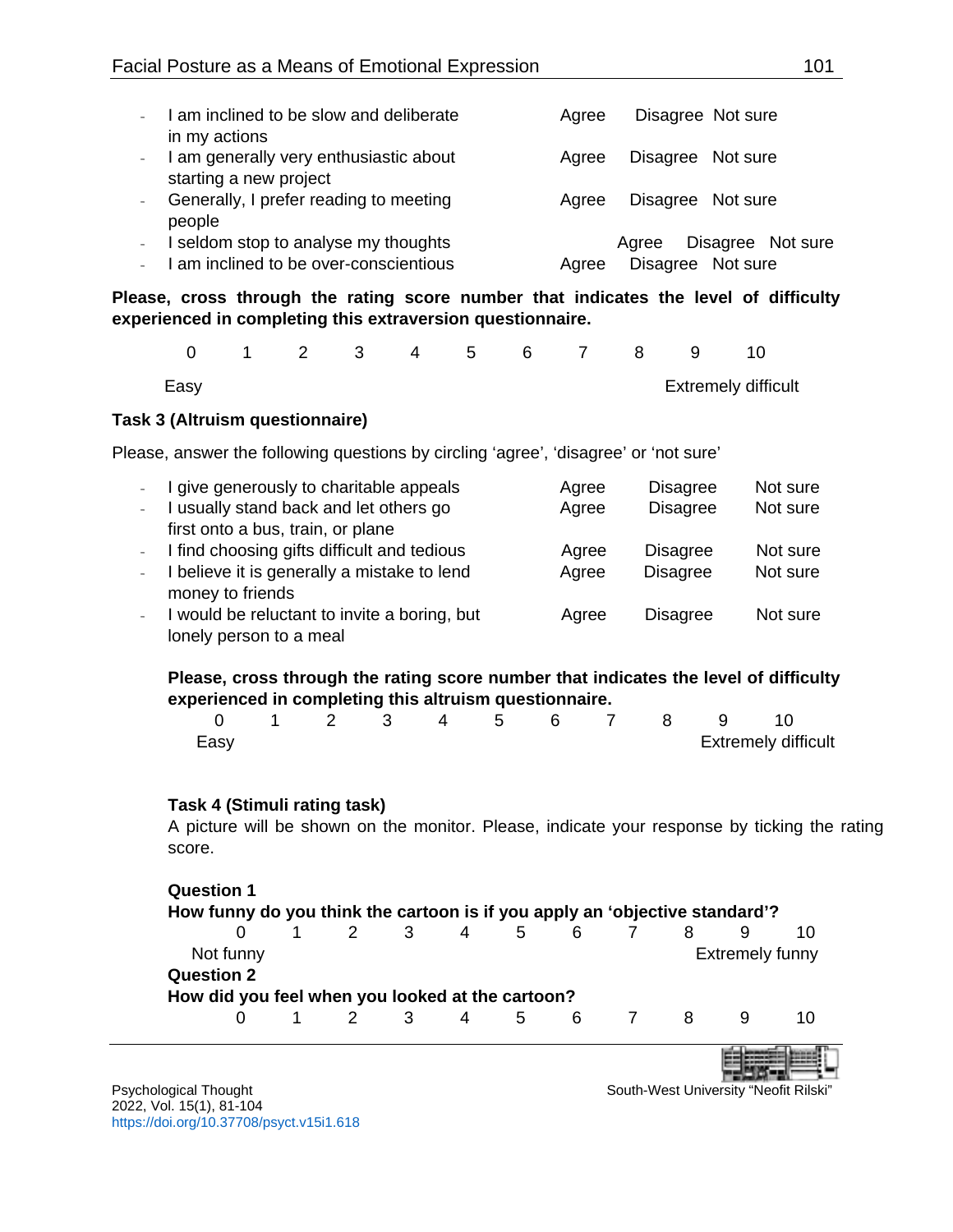Not amused Very amused

#### **Question 3**

**Please cross through the rating score a number that indicates the level of difficulty experienced in completing this rating task.**

|      |  |  |  |  | 0 1 2 3 4 5 6 7 8 9 10     |
|------|--|--|--|--|----------------------------|
| Easy |  |  |  |  | <b>Extremely difficult</b> |

**Appendix B**



#### © marketoonist.com

## **Appendix C**

Instructions:

- 1. For each of the tasks please keep the pen/pencil in the instructed position until you have completed the task.
- 2. Draw a line between points A and B, while holding the pen/pencil in the instructed manner.
- 3. Please, answer the following questions by **circling** 'agree', 'disagree' or 'not sure'.
- 4. Please, cross through the rating score number that indicates the level of difficulty experienced in completing this questionnaire.
- 5. Please, answer the following questions by **underlining** 'agree', 'disagree' or 'not sure'.
- 6. Please, cross through the rating score number that indicates the level of difficulty experienced in completing this questionnaire.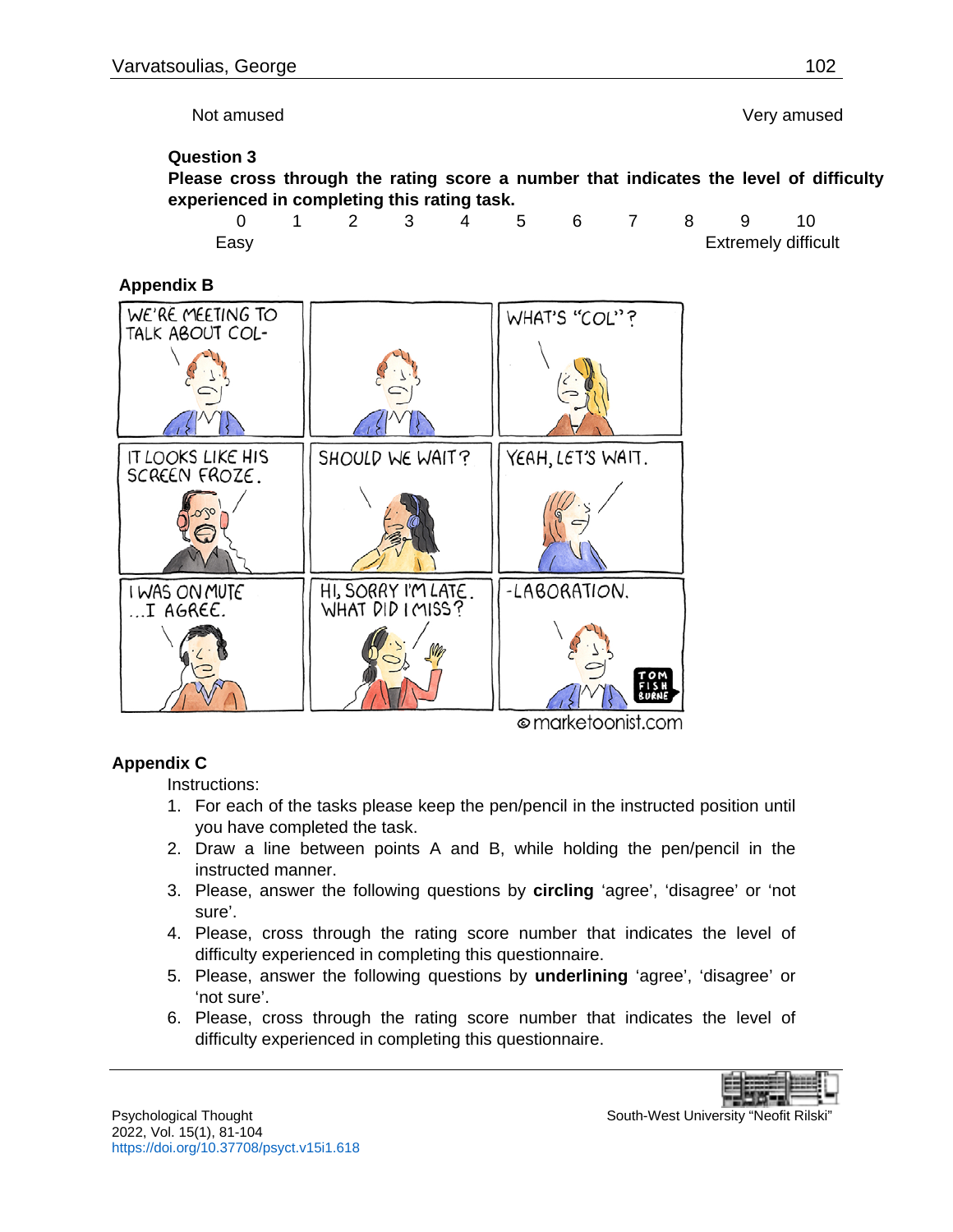- 7. A picture will be shown on the monitor of your screen. Please, indicate your response by **ticking** the rating score.
- 8. Question 1: How funny do you think the cartoon is if you apply an 'objective' standard?
- 9. Question 2: How did you feel when you looked at the cartoon?
- 10. Please, cross through the rating score number that indicates the level of difficulty experienced in completing this rating task

## **Appendix D**

| Lips Data |                          | Age             |        | <b>Teeth Data</b> |                | Age |        |
|-----------|--------------------------|-----------------|--------|-------------------|----------------|-----|--------|
| Lips      | $\overline{4}$           | 39              | Female | <b>Teeth</b>      | $\overline{2}$ | 45  | Female |
| Lips      | $\overline{3}$           | 21              | Male   | <b>Teeth</b>      | 6              | 38  | Female |
| Lips      | 10                       | 26              | Male   | <b>Teeth</b>      | 6              | 29  | Female |
| Lips      | 3                        | 29              | Female | <b>Teeth</b>      | 3              | 29  | Female |
| Lips      | 8                        | 22              | Female | <b>Teeth</b>      | $\overline{7}$ | 35  | Female |
| Lips      | 3                        | 38              | Female | <b>Teeth</b>      | 6              | 18  | Female |
| Lips      | 1                        | 23              | Female | <b>Teeth</b>      | $\overline{4}$ | 19  | Female |
| Lips      | $\overline{3}$           | 20              | Female | <b>Teeth</b>      | $\overline{3}$ | 21  | Female |
| Lips      | $\overline{5}$           | 18              | Female | <b>Teeth</b>      | 9              | 19  | Female |
| Lips      | $\mathbf 1$              | 20              | Female | <b>Teeth</b>      | 5              | 26  | Female |
| Lips      | $\overline{4}$           | 18              | Female | <b>Teeth</b>      | 3              | 20  | Female |
| Lips      | $\overline{4}$           | 18              | Female | Teeth             | 6              | 22  | Female |
| Lips      | $\overline{3}$           | 18              | Female | <b>Teeth</b>      | 5              | 19  | Female |
| Lips      | 5                        | 19              | Female | <b>Teeth</b>      | 3              | 49  | Female |
| Lips      | $\overline{9}$           | $\overline{22}$ | Male   | <b>Teeth</b>      | $\overline{6}$ | 27  | Female |
| Lips      | $\overline{2}$           | 26              | Female | <b>Teeth</b>      | $\overline{7}$ | 19  | Female |
| Lips      | 6                        | 21              | Male   | <b>Teeth</b>      | $\overline{7}$ | 19  | Female |
| Lips      | $\overline{0}$           | 31              | Female | <b>Teeth</b>      | 9              | 19  | Female |
| Lips      | $\overline{2}$           | 35              | Female | Teeth             | $\overline{2}$ | 20  | Female |
| Lips      | $\mathbf{1}$             | 44              | Female | <b>Teeth</b>      | $\overline{1}$ | 20  | Female |
| Lips      | 1                        | 37              | Female | <b>Teeth</b>      | 6              | 24  | Male   |
| Lips      | $\overline{\mathcal{A}}$ | 22              | Female | <b>Teeth</b>      | $\overline{2}$ | 19  | Female |
| Lips      | $\mathbf 0$              | 41              | Female | <b>Teeth</b>      | 8              | 18  | Female |
| Lips      | $\mathbf{1}$             | 42              | Female | <b>Teeth</b>      | 6              | 20  | Female |
| Lips      | 6                        | 49              | Female | <b>Teeth</b>      | $\overline{4}$ | 21  | Female |
| Lips      | $\overline{7}$           | 27              | Female | <b>Teeth</b>      | $\overline{4}$ | 36  | Female |
| Lips      | 6                        | 40              | Female | <b>Teeth</b>      | $\overline{4}$ | 20  | Female |
|           |                          |                 |        | <b>Teeth</b>      | 1              | 35  | Female |